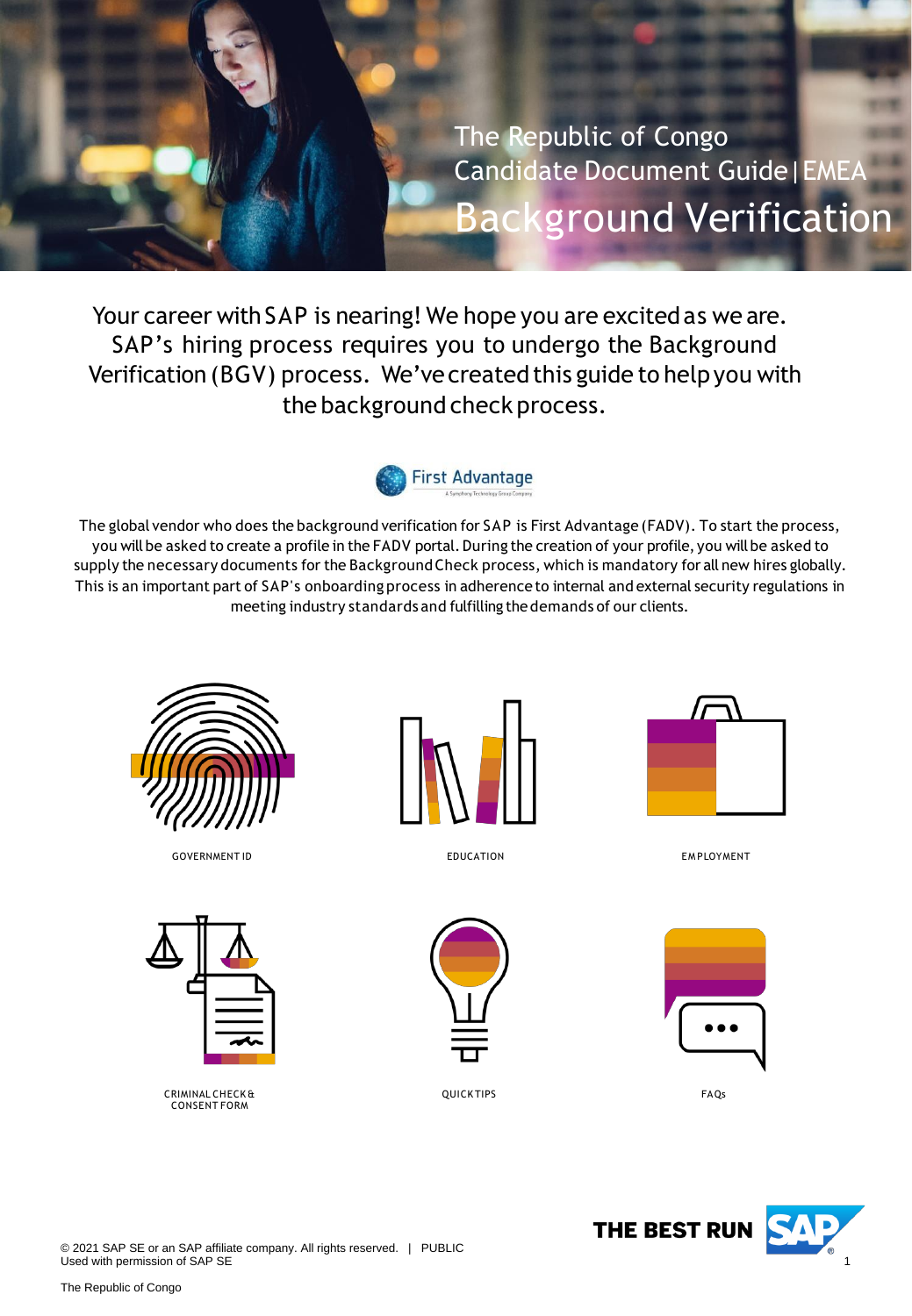

#### Government ID

There are several valid IDs that are acceptable per country. It is best to provide your passport ID page as this is accepted globally. The document must contain your full date of birth. Month and/or year only will not be accepted. In addition, kindly ensure when submitting your ID for your background check profile, that you select the country where the corresponding identification was issued.

Kindly refer to the **[Appendix](#page-9-0)** for the list of all acceptable Government IDs available in your country.

Please prepare a copy of either one of the following:

- ✓ Passport ID Page
- Front and Back copy of your National ID card
- ✓ Front and Back copy of your Driving Licence



[Back](#page-0-0)



#### Education

Kindly make sure that you provide information and documents for your HIGHEST EDUCATION. In certain countries, you may also be required to provide an ID document, however, this is dependent on the institute. A passport or local ID document will suffice for this part of the process.

Please prepare a copy of either one of the following:

- Degree Certificate
- **Transcripts**
- Marksheet



[Back](#page-0-0)



#### Employment

Your employment from 7 years back are verified during the background check process. This is the same for all countries globally. It is best to provide documents which states your **position** and **dates of employment**.

**Note that it is imperative to cluster together all legal entities and subsidiaries in case you elect for a Present Employer not to be contacted (e.g., SAP SE, SAP Philippines, SAP Singapore, SAP Ariba, should all be listed as SAP). This is to ensure that First Advantage will not contact your Present Employer as they will strive to contact any employment that is marked as Former.**

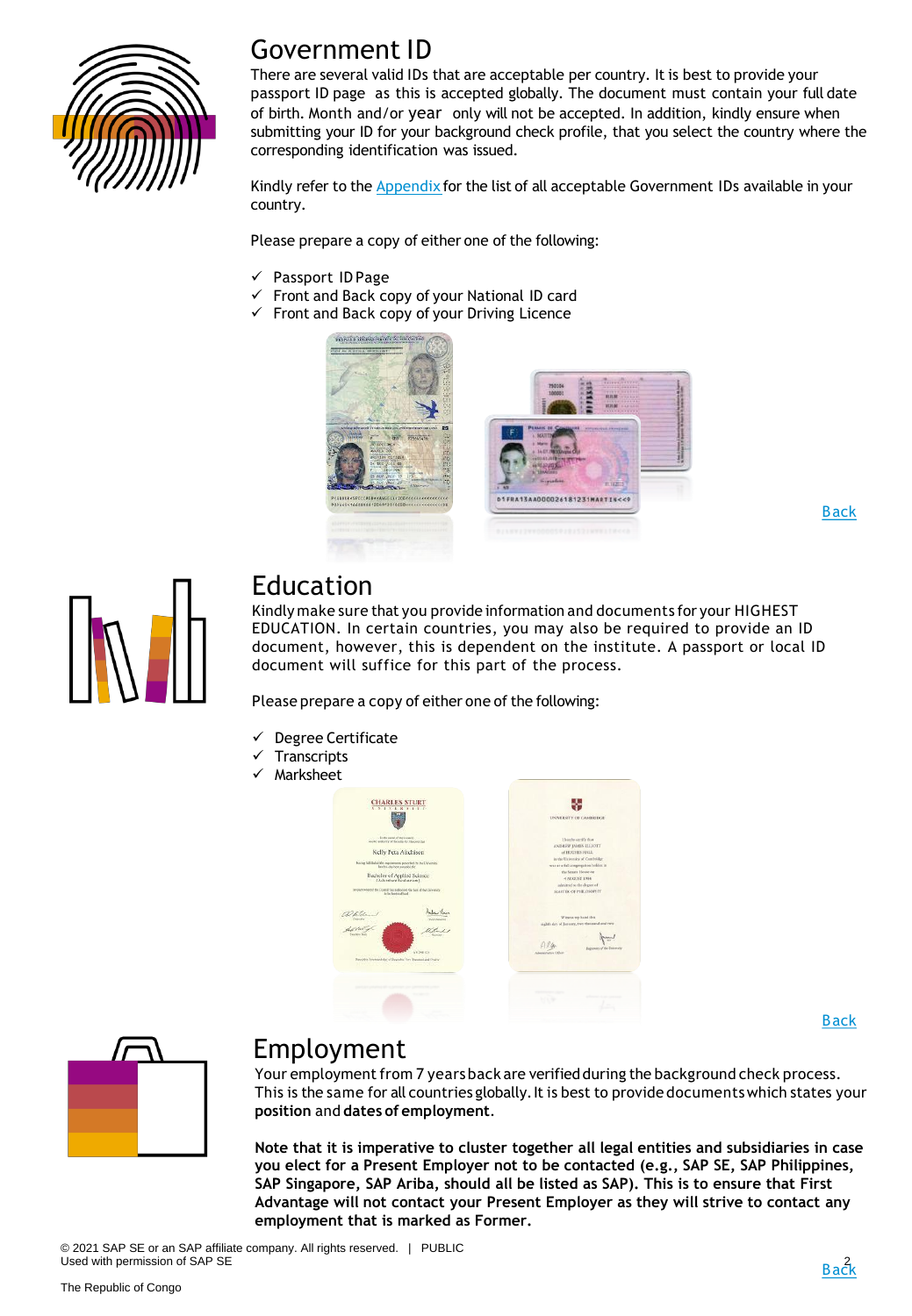

#### Employment (continuation)

It is highly recommended to prepare a copy of following documents before proceeding:

- ✓ Employment Certificate/Relieving letter certifying job designation and dates of tenure
	- Job offer letter + Appointment letter (for current position) + Latest pay stubs (3 months at least)
	- $\checkmark$  Government-issued documents (i.e. provident fund records, SS contribution records, housing fund records, tax documents with company name)

Should you be unemployed, self-employed, in an unpaid internship or in school during the timeline, these are all options which you can choose from the drop down.

[Back](#page-0-0)



#### Criminal Check and Consent Forms

If your position requires,FADV will conduct a criminal background check. In order to prevent delays, please ensure you provide complete addresses, including door number, street name and/or landmarks and postal code. You will also be required to provide your Father's full name.

[Back](#page-0-0)



#### Quick Tips

- 1. Make sure that the information you provide in your FADV profile matches the information in your CV / resume.
- 2. Provide all documents you can during profile creation.
- 3. Provide all information necessary for the check such as your highest education,your address from 7 years ago to present, employment experience from 7 years ago to present, etc.
- 4. Please make sure that all documents provided in the system are clear, colored, & uncut(all 4 sides are visible). The following conditions must be met:
	- $\checkmark$  A good quality image 300dpi (scanning) or 5 megapixels (camera/smartphone)is a suggested minimum.
	- $\checkmark$  File size should not exceed 6MB.
	- $\checkmark$  File format should be JPG, PNG, or PDF.
	- $\checkmark$  The copy or scan cannot be blurred, fuzzy, or cropped in any way.
	- $\checkmark$  The document must contain your full date of birth. Month and/or year only willnot be accepted.
	- $\checkmark$  Do not manipulate the document in any way. For example, do not make a copy of the document and the cut it into the shape of an ID. This type of document will be rejected.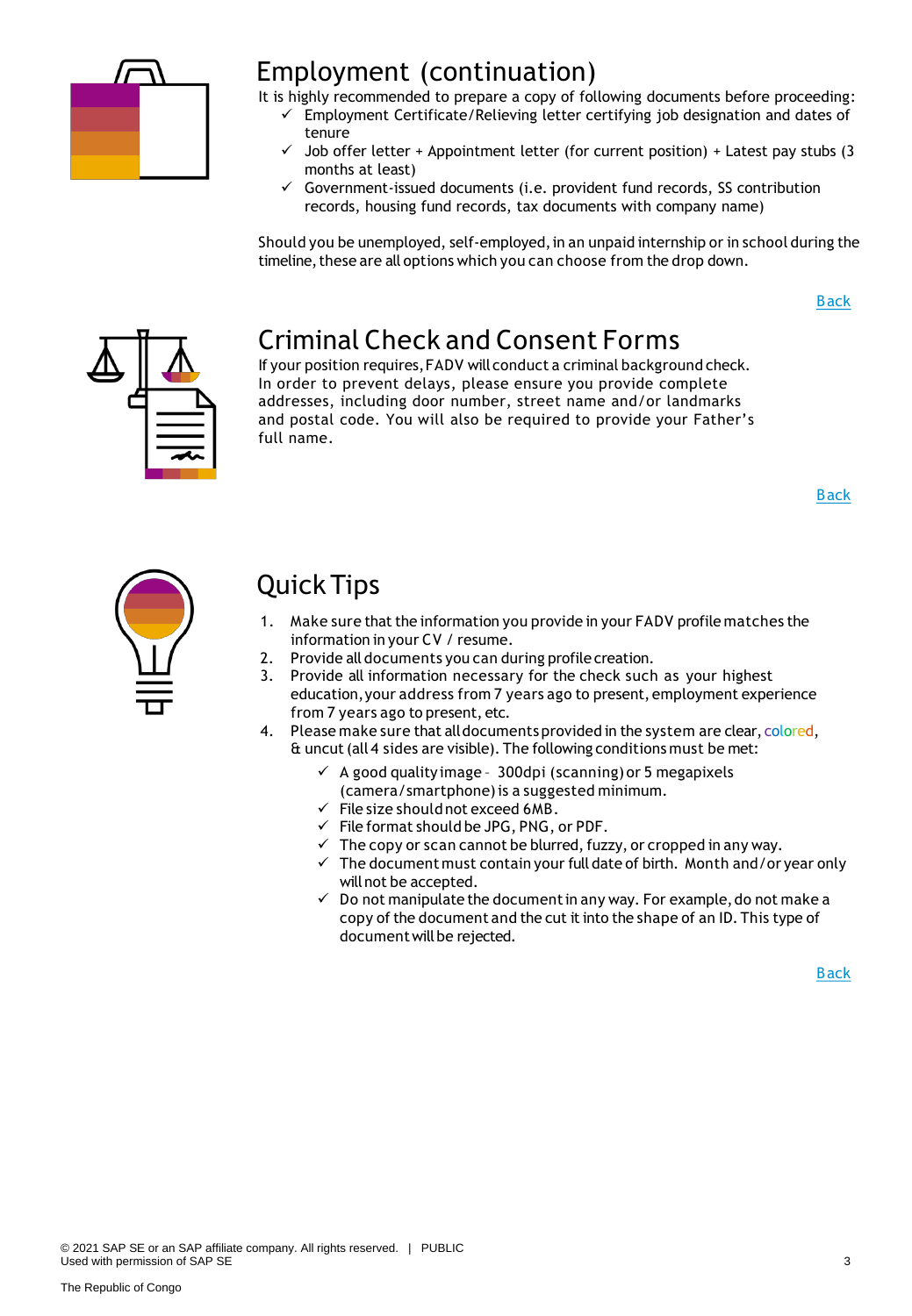

### FAQs

- What information is needed from me?
	- ❑ Personal Information
		- ❑ Government identificationnumbers
		- ❑ Personal details (FullName, Name in local characters, Date of Birth, contact number, e-mail address, Alias/es)
	- ❑ 7-year Address History
	- Highest Educational Attainment if you're currently completing your Master's Degree, you must provide your Bachelor's Degree details.
	- ❑ 7-year EmploymentHistory
- 2. Why am I gettingemails asking for more documentswhen I alreadyprovided this during profile creation?
	- ❑ The documentprovided could be unclear or cut.
	- ❑ Not all pages of the documentwere provided.These missing pages should be submitted.
	- ❑ The provided documentis not a validdocument as per FADV guidelines.
	- ❑ FADV was not able to verify the check based on the information and/or documents provided during profile creation.
- 3. How to fillout your profile: country to indicateon the first stage of profile creation

Please indicate your current country of residence not your country of hire.

Should you indicate the wrong country ofresidence, please reach out to the Recruitment Operations – Background verification team via [sapbackgroundverification@sap.com](mailto:sapbackgroundverification@sap.com) for assistance.

| <b>SAP Welcomes You</b>                                                                                                                                                                                                                                                                                                                                                                                                                                |                                                                                                                 |                                                                                                                                                                                                                                                                                            |  |  |  |  |
|--------------------------------------------------------------------------------------------------------------------------------------------------------------------------------------------------------------------------------------------------------------------------------------------------------------------------------------------------------------------------------------------------------------------------------------------------------|-----------------------------------------------------------------------------------------------------------------|--------------------------------------------------------------------------------------------------------------------------------------------------------------------------------------------------------------------------------------------------------------------------------------------|--|--|--|--|
| Congratulations on your new position with SAP!                                                                                                                                                                                                                                                                                                                                                                                                         |                                                                                                                 |                                                                                                                                                                                                                                                                                            |  |  |  |  |
| Advantage site!                                                                                                                                                                                                                                                                                                                                                                                                                                        | As you have been already informed by SAP, we, First Advantage (FADV), would like to welcome you to our Direct   |                                                                                                                                                                                                                                                                                            |  |  |  |  |
|                                                                                                                                                                                                                                                                                                                                                                                                                                                        | In the following steps you will find the Information Notice where we explain how we process your personal data. |                                                                                                                                                                                                                                                                                            |  |  |  |  |
| The process:                                                                                                                                                                                                                                                                                                                                                                                                                                           |                                                                                                                 |                                                                                                                                                                                                                                                                                            |  |  |  |  |
| Please review the information pane which will appear at the top of each form. Each information pane provides<br>you with specific instructions for that form. You will not be able to change the information provided for your<br>background screening after the application has been submitted.<br>Once you have completed all the required information, you must click "Submit Application" button in order for<br>your application to be submitted. |                                                                                                                 |                                                                                                                                                                                                                                                                                            |  |  |  |  |
|                                                                                                                                                                                                                                                                                                                                                                                                                                                        | NOTE: 'Country of Residence' should be the country of your current address.                                     |                                                                                                                                                                                                                                                                                            |  |  |  |  |
| Links:                                                                                                                                                                                                                                                                                                                                                                                                                                                 |                                                                                                                 |                                                                                                                                                                                                                                                                                            |  |  |  |  |
| https://www.fadv.com/privacy-policy.aspx                                                                                                                                                                                                                                                                                                                                                                                                               |                                                                                                                 |                                                                                                                                                                                                                                                                                            |  |  |  |  |
| https://www.fadv.com/legal-privacy-guarantee.aspx                                                                                                                                                                                                                                                                                                                                                                                                      |                                                                                                                 |                                                                                                                                                                                                                                                                                            |  |  |  |  |
| https://www.fadv.com/                                                                                                                                                                                                                                                                                                                                                                                                                                  |                                                                                                                 |                                                                                                                                                                                                                                                                                            |  |  |  |  |
|                                                                                                                                                                                                                                                                                                                                                                                                                                                        |                                                                                                                 |                                                                                                                                                                                                                                                                                            |  |  |  |  |
| Profile ID:<br>*Country Of Residence                                                                                                                                                                                                                                                                                                                                                                                                                   | <b>XVIGF6LIXC</b>                                                                                               |                                                                                                                                                                                                                                                                                            |  |  |  |  |
| *Create Password                                                                                                                                                                                                                                                                                                                                                                                                                                       |                                                                                                                 | <b>New password requirements</b><br>Must contain at least 3 of the<br>following 4 types of characters:<br>Upper case letter A-Z                                                                                                                                                            |  |  |  |  |
| *Re-enter Password                                                                                                                                                                                                                                                                                                                                                                                                                                     |                                                                                                                 | Lower case letter a-z<br>Digit 0-9<br>Symbol !@#\$%^&*()_+<br>Must contain at least 8 characters<br>Cannot contain three (3) of the<br>same character in succession                                                                                                                        |  |  |  |  |
| * Security Question<br>*Answer                                                                                                                                                                                                                                                                                                                                                                                                                         |                                                                                                                 | Please select either a standard                                                                                                                                                                                                                                                            |  |  |  |  |
|                                                                                                                                                                                                                                                                                                                                                                                                                                                        |                                                                                                                 | question, or provide your own<br>custom security question, and<br>answer. You should choose a<br>question that only you know the<br>answer to. If you forget your<br>password you will be prompted to<br>answer the security question you<br>supplied or selected to enable your<br>login, |  |  |  |  |

© 2021 SAP SE or an SAP affiliate company. All rights reserved. | PUBLIC Used with permission of SAP SE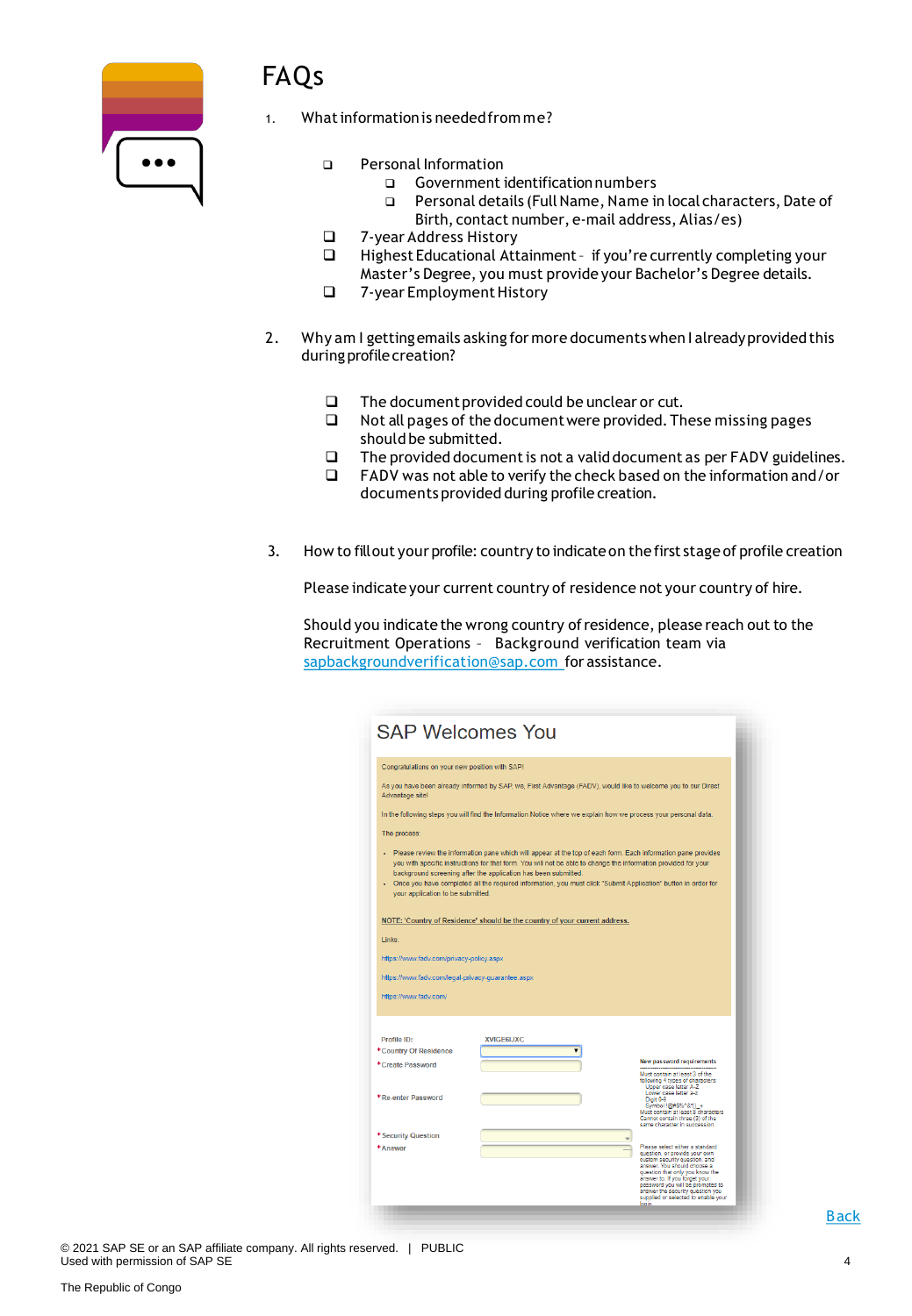



4. How to fillout your profile: employment section of profile to cover gaps in employment

You will be asked to fill in gaps for the 7-year employment history requirement. During this gap, you could still be in school or unemployed. On the employment details, you will first be asked of the EMPLOYMENT TYPE. Your options would be the following:

- ❑ Current Employer
- ❑ Former Employer
- ❑ Self Employed
- ❑ Not Employed
- ❑ In school
- ❑ Unpaid Internship

| Country              |                                | $\overline{\mathbf{v}}$                |
|----------------------|--------------------------------|----------------------------------------|
| *Employment Type     | -                              | Permission to Contact ○ Yes ○ No@<br>▼ |
| From                 | --<br><b>Current Employer</b>  | YY)                                    |
| To                   | <b>Former Employer</b>         | (MMYYYYY)<br>pday<br>To                |
| Job Type             | Self Employed<br>Not Employed  | $\sqrt{9}$                             |
| Employer             | In School<br>Unpaid Internship |                                        |
| Address 1            |                                |                                        |
| Address 2            |                                |                                        |
| City                 |                                |                                        |
| Region               |                                | v                                      |
| ZIP Code/Postal Code |                                |                                        |
| Phone                |                                | Extension                              |

- 5. How to fill out your Current Employment information to address the following concerns:
	- ❑ My Current Employer is also my Former Employer
	- ❑ My Current Employer should not be contacted immediately/at all during the verification period.

**Kindly ensure to follow the instructions below as our vendor will strive to reach out to any employment that is listed permissible to contact.**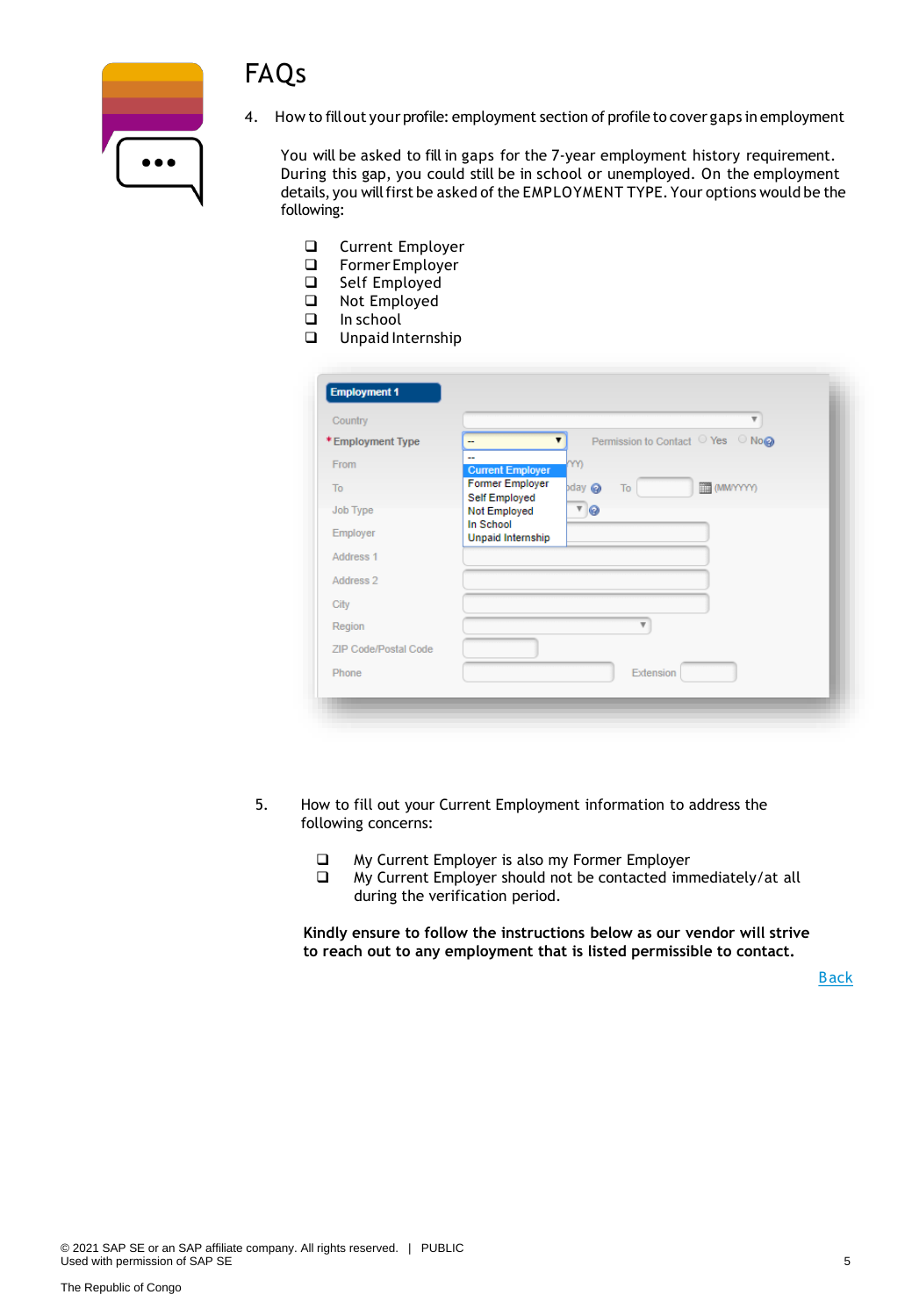Please follow the instructions below carefully:

A. Enter your Present Employment details.

**IMPORTANT:** Please indicate whether or not your current or present employer can be contacted during the verification process. If you choose not to, please select "**NO**" in the Permission to Contact section. You will still, however, be asked to provide your current/present employer's details for records purposes.

| Wektomer: Andy TestDA |                                                                                                                                                                                                                                                                                                                                                                                                                 | Leg Out |
|-----------------------|-----------------------------------------------------------------------------------------------------------------------------------------------------------------------------------------------------------------------------------------------------------------------------------------------------------------------------------------------------------------------------------------------------------------|---------|
|                       | livene: O lates O insuran C impaper<br><b>CHEM</b><br>Deterest<br>$\frac{1}{2}$ - forms<br><b>PLUTA</b><br>wire dos<br>· Ligitian II                                                                                                                                                                                                                                                                            |         |
|                       |                                                                                                                                                                                                                                                                                                                                                                                                                 |         |
|                       | Instructions<br>Employment<br>Seve New<br>Former # 102428 HATCH<br>Reported Note and respond to Austine.                                                                                                                                                                                                                                                                                                        |         |
|                       | assist became is about.<br>Employment                                                                                                                                                                                                                                                                                                                                                                           |         |
|                       | The general Learnston's precise<br>one extreme 15 minutes in use<br>you happen to be preventing the control of the state of the state<br>control to the manner function plan<br>Please complete your full employment history for the past seven (?) years and provide the contact details of your HR<br>me ablicanciar ennis district.                                                                          |         |
|                       | en treb domine Sof NOV<br>or Payroll department. If this is not available, gissen provide the information of your former line manager, and note that<br><b>basis</b><br>FASY will still by its proceed in contacting the respective departments per the acadistic numbers and fund, prior to<br>deleting to your stated contact person:<br>track entering to the second land of control terms on your engine to |         |
|                       | materials repeated function<br>INFORTABLE You will need to indicate whather or not your ourset employer can be contacted. If you choose<br>"Yes', your current employer may be contacted immediately. If you hald different positions within your current<br>racipos to the motifizers the majority                                                                                                             |         |
|                       | company, please make sure to include them in the present engineerit wector, as FADV will strive to contact<br>dobin wiy "could of the progress be".<br>Ford at the cap of the peer to holizee<br>any employment marketi as "former".<br>to a specific tarri-                                                                                                                                                    |         |
|                       | If you do not have any volk experience or you are not currently versityed, you may choose first Employed in the<br>For Help, can the "Comband" C college"<br>Employment Type: If you held a paid internet in please choose Former Employer.<br>les loged at throp pline semi-                                                                                                                                   |         |
|                       |                                                                                                                                                                                                                                                                                                                                                                                                                 |         |
|                       |                                                                                                                                                                                                                                                                                                                                                                                                                 |         |
|                       | Engloyment 1.                                                                                                                                                                                                                                                                                                                                                                                                   |         |
|                       | UNITED HAVECOM<br>*County                                                                                                                                                                                                                                                                                                                                                                                       |         |
|                       | * lispon<br>Essec<br>* Drainyment Type<br>Current Emaltyre # Permission to Contage 17 Yes # 78xQ                                                                                                                                                                                                                                                                                                                |         |
|                       | Full me Employee 7 (p)<br>Jidi Type                                                                                                                                                                                                                                                                                                                                                                             |         |
|                       | First Advantage<br>* Employer                                                                                                                                                                                                                                                                                                                                                                                   |         |
|                       | *Address 1                                                                                                                                                                                                                                                                                                                                                                                                      |         |
|                       | Address 2                                                                                                                                                                                                                                                                                                                                                                                                       |         |
|                       | Coktester<br>*Cty                                                                                                                                                                                                                                                                                                                                                                                               |         |
|                       | ZP Code/Poital Code                                                                                                                                                                                                                                                                                                                                                                                             |         |
|                       | Phone:<br><b>Talanson</b>                                                                                                                                                                                                                                                                                                                                                                                       |         |
|                       | <b>Job/Position Details</b>                                                                                                                                                                                                                                                                                                                                                                                     |         |
|                       | Oparzione                                                                                                                                                                                                                                                                                                                                                                                                       |         |
|                       | Department                                                                                                                                                                                                                                                                                                                                                                                                      |         |
|                       | Salary Currency                                                                                                                                                                                                                                                                                                                                                                                                 |         |
|                       | Starting Pay<br>Pay 7 ppe .-<br>٠                                                                                                                                                                                                                                                                                                                                                                               |         |
|                       | Pay Type -<br>Current Pay<br>*Contact<br>Line Manager                                                                                                                                                                                                                                                                                                                                                           |         |

B. Add your Current Position and indicate your start date.

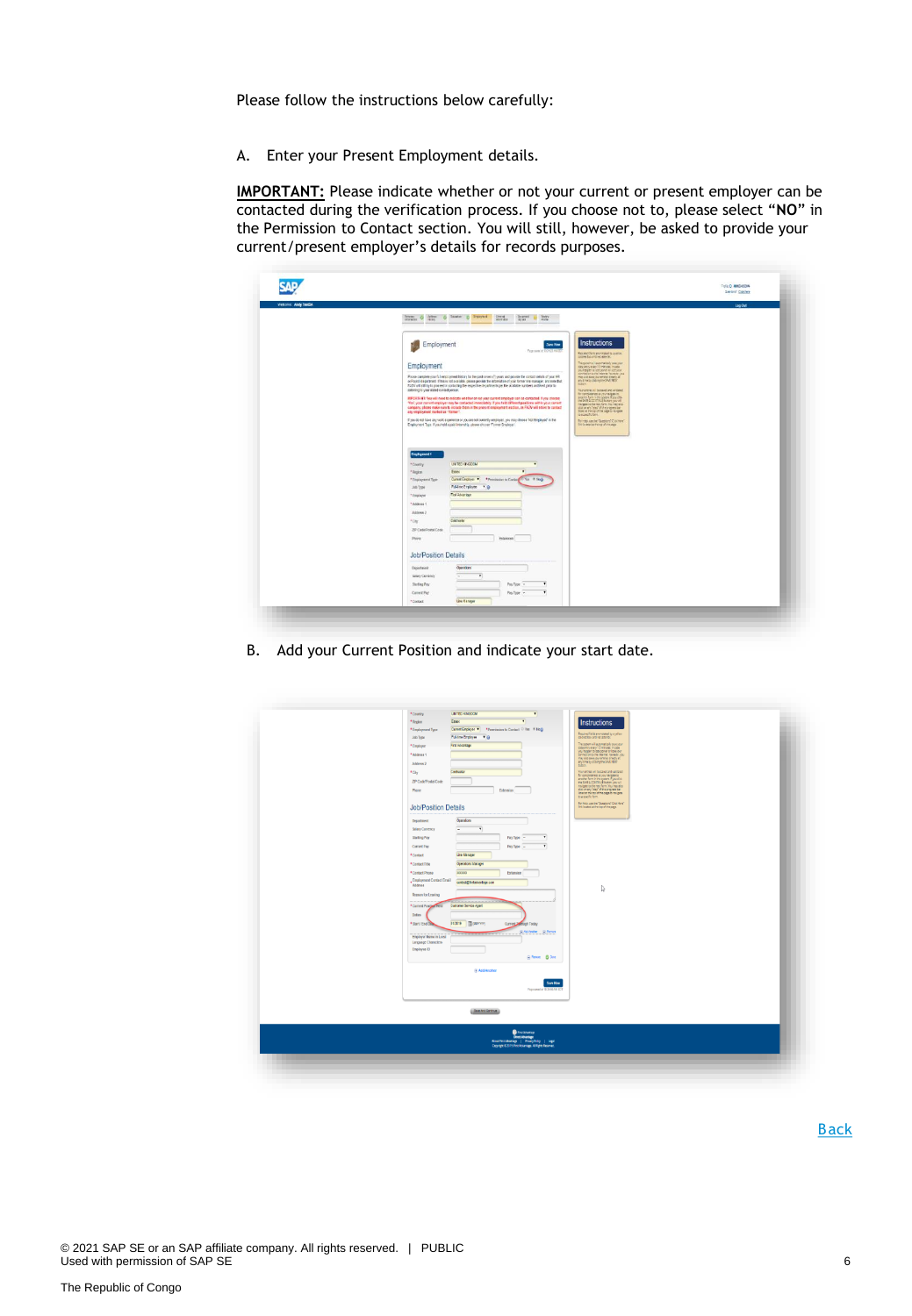C. Next, you'll need to select "**Add Another**" if you've held different positions within your current company (**Note: please include all subsidiaries or legal entities**). **It is imperative that this to be added to ensure that your current company will not be contacted,** as FADV will strive to contact any employment marked as **Former**.

| *County<br>UNITED NNGCON<br>$\bullet$                                                                                                                                                                                                                                                                                                                                                                                                                                                                                                                                                   |  |
|-----------------------------------------------------------------------------------------------------------------------------------------------------------------------------------------------------------------------------------------------------------------------------------------------------------------------------------------------------------------------------------------------------------------------------------------------------------------------------------------------------------------------------------------------------------------------------------------|--|
| * Region<br><b>Exer</b><br>$\cdot$<br>Instructions                                                                                                                                                                                                                                                                                                                                                                                                                                                                                                                                      |  |
| Current Employer * * Fermination to Contact 1794 * Rog<br>*Employment Type                                                                                                                                                                                                                                                                                                                                                                                                                                                                                                              |  |
| Regular Skitchew model by a pelos<br>Ful-time Employee 7 G<br>Job Type                                                                                                                                                                                                                                                                                                                                                                                                                                                                                                                  |  |
| Fird Advantage<br>*Employer                                                                                                                                                                                                                                                                                                                                                                                                                                                                                                                                                             |  |
| $\begin{array}{l} \displaystyle \text{The general assumption is a set of the empty map} \\ \hline \hline \text{where } \mathbf{0} \text{ is the same number of inputings} \\ \hline \text{where } \mathbf{0} \text{ is the same number of inputings} \\ \text{where } \mathbf{0} \text{ is the same number of inputings} \\ \hline \text{or } \mathbf{0} \text{ is the inputings} \\ \hline \text{or } \mathbf{0} \text{ is the inputings} \\ \hline \text{or } \mathbf{0} \text{ is the inputings} \\ \hline \text{or } \mathbf{0} \text{ is the inputings} \end{array}$<br>*Atdres 1. |  |
| Address 2<br><b>Dutter</b>                                                                                                                                                                                                                                                                                                                                                                                                                                                                                                                                                              |  |
| *ciy<br>Collesler<br>Your written will be somed an structured                                                                                                                                                                                                                                                                                                                                                                                                                                                                                                                           |  |
| 2P Code/Fordal Code                                                                                                                                                                                                                                                                                                                                                                                                                                                                                                                                                                     |  |
| The projection of participates<br>for projections of participates<br>projections of participates<br>projections of the projections of the projection<br>comparations of the projections of the projection<br>projections of the projections o<br>Phone<br>Extension                                                                                                                                                                                                                                                                                                                     |  |
| Turney you the "Duestered Clus Henr"<br>Instituted and engine page<br><b>Job/Position Details</b>                                                                                                                                                                                                                                                                                                                                                                                                                                                                                       |  |
| Concitions<br>Department                                                                                                                                                                                                                                                                                                                                                                                                                                                                                                                                                                |  |
| Salary Currency                                                                                                                                                                                                                                                                                                                                                                                                                                                                                                                                                                         |  |
| ٠<br>Starting Pay<br>$PeyType$ -                                                                                                                                                                                                                                                                                                                                                                                                                                                                                                                                                        |  |
| v<br>Cartest Pay<br>Pay Type: -                                                                                                                                                                                                                                                                                                                                                                                                                                                                                                                                                         |  |
| *Contact<br>Line Manager                                                                                                                                                                                                                                                                                                                                                                                                                                                                                                                                                                |  |
| *Contact Title<br><b>Operations Manager</b>                                                                                                                                                                                                                                                                                                                                                                                                                                                                                                                                             |  |
| *Contact Phone<br>scools.<br>Extension                                                                                                                                                                                                                                                                                                                                                                                                                                                                                                                                                  |  |
| Employment Contact Email<br>contact@finitativantage.com                                                                                                                                                                                                                                                                                                                                                                                                                                                                                                                                 |  |
| Asbess                                                                                                                                                                                                                                                                                                                                                                                                                                                                                                                                                                                  |  |
| Reason for Leaving                                                                                                                                                                                                                                                                                                                                                                                                                                                                                                                                                                      |  |
| *Current Position Held<br>Customer Dervice Agent                                                                                                                                                                                                                                                                                                                                                                                                                                                                                                                                        |  |
| Dates                                                                                                                                                                                                                                                                                                                                                                                                                                                                                                                                                                                   |  |
| 412019 图 Minny<br>Current Through Today<br>* Start / End Date                                                                                                                                                                                                                                                                                                                                                                                                                                                                                                                           |  |
| Employer Name in Local                                                                                                                                                                                                                                                                                                                                                                                                                                                                                                                                                                  |  |
| Language Characters                                                                                                                                                                                                                                                                                                                                                                                                                                                                                                                                                                     |  |
| Employee ID                                                                                                                                                                                                                                                                                                                                                                                                                                                                                                                                                                             |  |
| STREET & DIRE                                                                                                                                                                                                                                                                                                                                                                                                                                                                                                                                                                           |  |
| G. Add Arother                                                                                                                                                                                                                                                                                                                                                                                                                                                                                                                                                                          |  |
|                                                                                                                                                                                                                                                                                                                                                                                                                                                                                                                                                                                         |  |
| <b>Saw Now</b><br><b>Popramia WINSTORY</b>                                                                                                                                                                                                                                                                                                                                                                                                                                                                                                                                              |  |
|                                                                                                                                                                                                                                                                                                                                                                                                                                                                                                                                                                                         |  |
|                                                                                                                                                                                                                                                                                                                                                                                                                                                                                                                                                                                         |  |
| (Seekstüme)                                                                                                                                                                                                                                                                                                                                                                                                                                                                                                                                                                             |  |
|                                                                                                                                                                                                                                                                                                                                                                                                                                                                                                                                                                                         |  |
|                                                                                                                                                                                                                                                                                                                                                                                                                                                                                                                                                                                         |  |
| $\begin{tabular}{ l p{0.5cm} } \hline & \multicolumn{3}{ l }{\textbf{Orr}.\textbf{Adaring}}\\ \hline & \multicolumn{2}{ l }{\textbf{Orr}.\textbf{Adaring}}\\ \hline & \multicolumn{2}{ l }{\textbf{For}.\textbf{Adaring}} & \multicolumn{2}{ l }{\textbf{For}.\textbf{Adaring}} & \multicolumn{2}{ l }{\textbf{For}.\textbf{Adaring}}\\ \hline \end{tabular} \vspace{0.08in} \begin{tabular}{ l } \hline & \multicolumn{2}{ l }{\textbf{For}.\textbf{Adaring}} & \$                                                                                                                     |  |
|                                                                                                                                                                                                                                                                                                                                                                                                                                                                                                                                                                                         |  |
|                                                                                                                                                                                                                                                                                                                                                                                                                                                                                                                                                                                         |  |

D. Ensure that the dates of employment are added for the previous position at this company. The periods of employment do not need to be adjacent.

| D | * Address 1<br>Address 2<br>Colchester<br>*Ctr<br><b>ZIP Codo Postal Code</b><br>Phone:<br>Extension<br><b>Job/Position Details</b><br>Operations<br><b>Department</b><br>$\overline{\mathbf{r}}$<br>Salary Camerey<br>٠<br>Pay Type -<br>$\bullet$<br>Sterling Pay<br>Ŧ<br>Current Pay<br>Pay Type -<br>*Contact<br>Line Manager<br>*ContactTitle<br><b>Operators Wanager</b><br>*Contact Phone<br>xxxxxx<br>Extension<br>Employment Contact Email<br>contact@festaciantage.com<br>Address<br>Researchy Leaving<br><b>COURSES</b><br>Complicies analyst<br>*First Position Register<br>Difer<br>120018 El (Mannin)<br>* Start / End Elita<br>et2016 图(Minh)<br><b>Q Firms</b><br>* Current Position Held<br>Customer Senite Agent<br>Didies<br>412019 Blokenmy<br>* Start / End Date<br>Corrent Through Today<br>@Att Autore B Renad<br>Employer Name in Local<br>Language Characters<br>Employee ID<br>Glenne @ Dre<br><b>GASS Acother</b><br><b>Saw Now</b><br>Parcenta IDF25A15 | Instructions<br><b>Resinstruction connection protein</b><br>olesi toranted melik.<br>$\begin{array}{l} \texttt{Traguer} \texttt{cl} \texttt{a} \texttt{a} \texttt{a} \texttt{a} \texttt{b} \texttt{b} \texttt{c} \texttt{b} \texttt{c} \texttt{c} \texttt{b} \texttt{c} \texttt{c} \texttt{c} \texttt{c} \texttt{c} \texttt{c} \texttt{c} \texttt{c} \texttt{c} \texttt{c} \texttt{c} \texttt{c} \texttt{c} \texttt{c} \texttt{c} \texttt{c} \texttt{c} \texttt{c} \texttt{c} \texttt{c} \texttt{c} \texttt{c} \$<br>stylengy doing music spot<br>Two entries of be send end added 1<br>The amplitudes is await to contract the<br>amplitudes in the later (Figs) close<br>angle for a more later, pays do the DVS L CONTROL butter, pays<br>to the pays the best of the pays is await in the pays in the pays is the<br>limit in<br>memorizine:<br>For Water and the Quastional Contract"<br>Invitation for the page |  |
|---|-------------------------------------------------------------------------------------------------------------------------------------------------------------------------------------------------------------------------------------------------------------------------------------------------------------------------------------------------------------------------------------------------------------------------------------------------------------------------------------------------------------------------------------------------------------------------------------------------------------------------------------------------------------------------------------------------------------------------------------------------------------------------------------------------------------------------------------------------------------------------------------------------------------------------------------------------------------------------------------|-----------------------------------------------------------------------------------------------------------------------------------------------------------------------------------------------------------------------------------------------------------------------------------------------------------------------------------------------------------------------------------------------------------------------------------------------------------------------------------------------------------------------------------------------------------------------------------------------------------------------------------------------------------------------------------------------------------------------------------------------------------------------------------------------------------------------------------------------------------------------------------------------------------------------|--|
|   | <b>SeaksCorous</b><br><b>O</b> his Joange<br>Denckberton<br>Neutrich deurope   Prezyloicy   Legal<br>Copyright B 2015 Frickbarrage All Egits Rearver                                                                                                                                                                                                                                                                                                                                                                                                                                                                                                                                                                                                                                                                                                                                                                                                                                |                                                                                                                                                                                                                                                                                                                                                                                                                                                                                                                                                                                                                                                                                                                                                                                                                                                                                                                       |  |

E. Hit Save and Continue at the bottom of the page.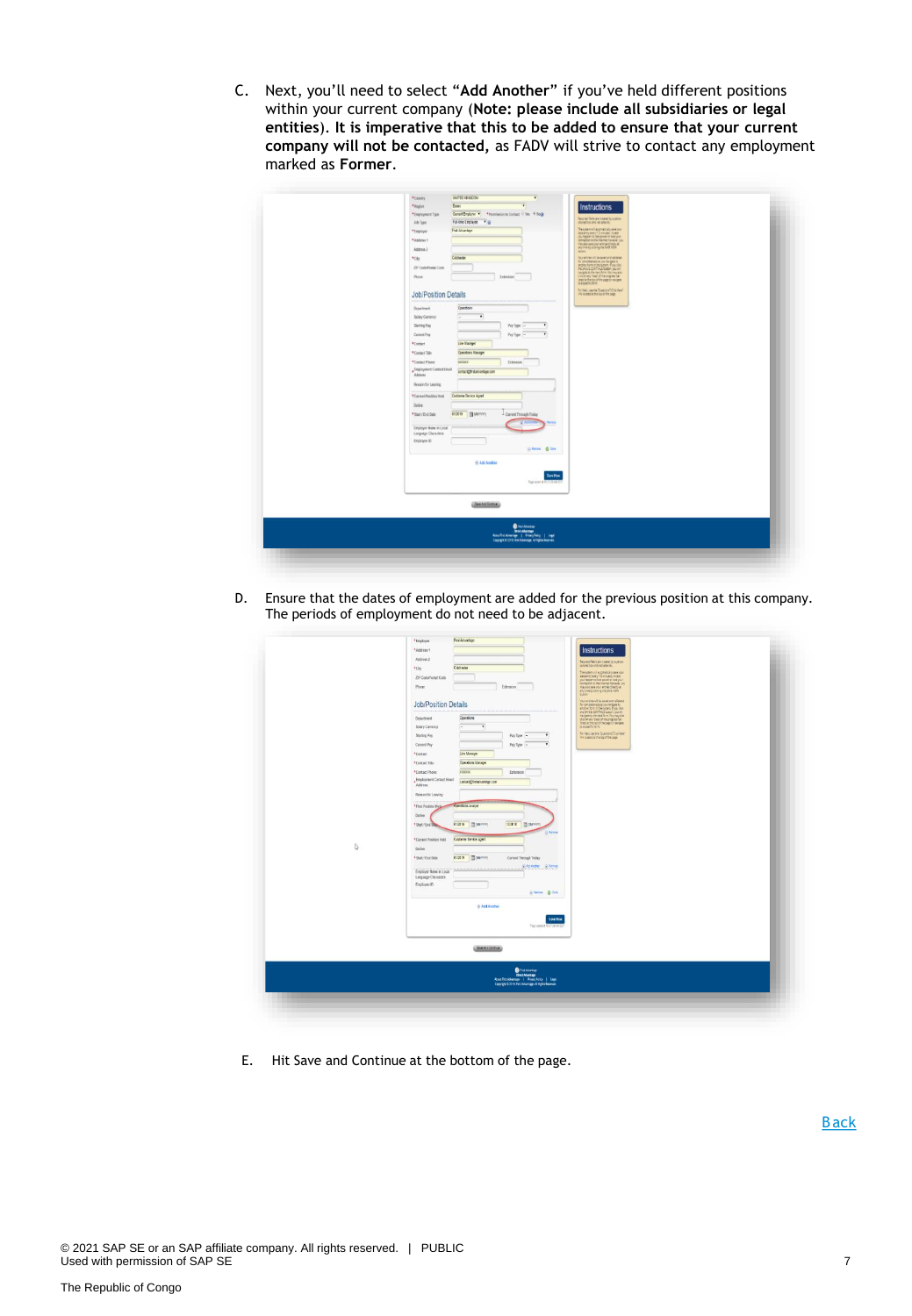### FAQs

| $\bullet\bullet\bullet$ |  |
|-------------------------|--|
|                         |  |

6. Missing information linkis not working

If the link provided on the email is not working. Please send an email to FADV directly via [SAPSupportEMEA@fadv.com](mailto:SAPSupportEMEA@fadv.com)

7. Data entry linkexpired

Please reach out to SAP's Recruitment Operations - Background Verification team for assistance via [sapbackgroundverification@sap.com.](mailto:sapbackgroundverification@sap.com)

8. Can I get a copy of my BGV report?

Yes, but only for US residents (you have the option to have the report posted to you upon completion). For EMEA located candidates, please contact the SAP Background Verification Team at [sapbackgroundverification@sap.com](mailto:sapbackgroundverification@sap.com) for further information.

9. I've been asked to provide an additional consent form – why?

Your school or former employer may require you to provide an additional consent in order for them to release the verification of your details. Please sign the form that you have been sent and return it to SAPSupportEMEA@fadv.com.

10. I've been asked for my Mother's/Father's name – why?

Your school or former employer may require you to provide an this detail as an additional identifier, to ensure that the details they provide are yours. Please sign the form that you have been sent and return it to [SAPSupportEMEA@fadv.com](mailto:SAPSupportEMEA@fadv.com)

11. I've been asked to assist with collecting a criminal certificate/criminal record results – why?

Certain countries will not provide a 3rd party with the criminal results, thus, First Advantage requires your assistance to collect additional documents in order to complete your check and provide it back to their partner in order to complete your background verification.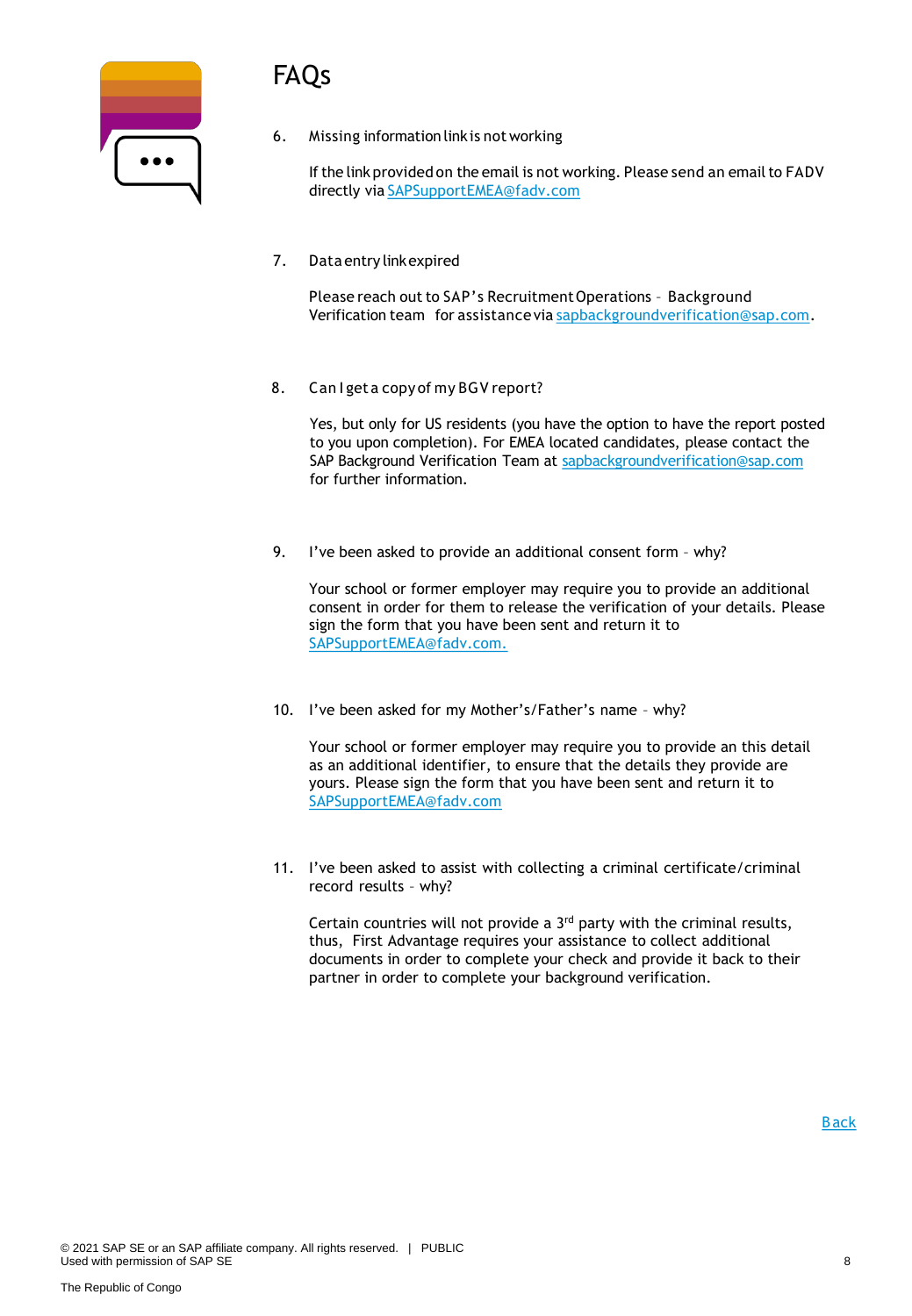### **A P P E N D I X**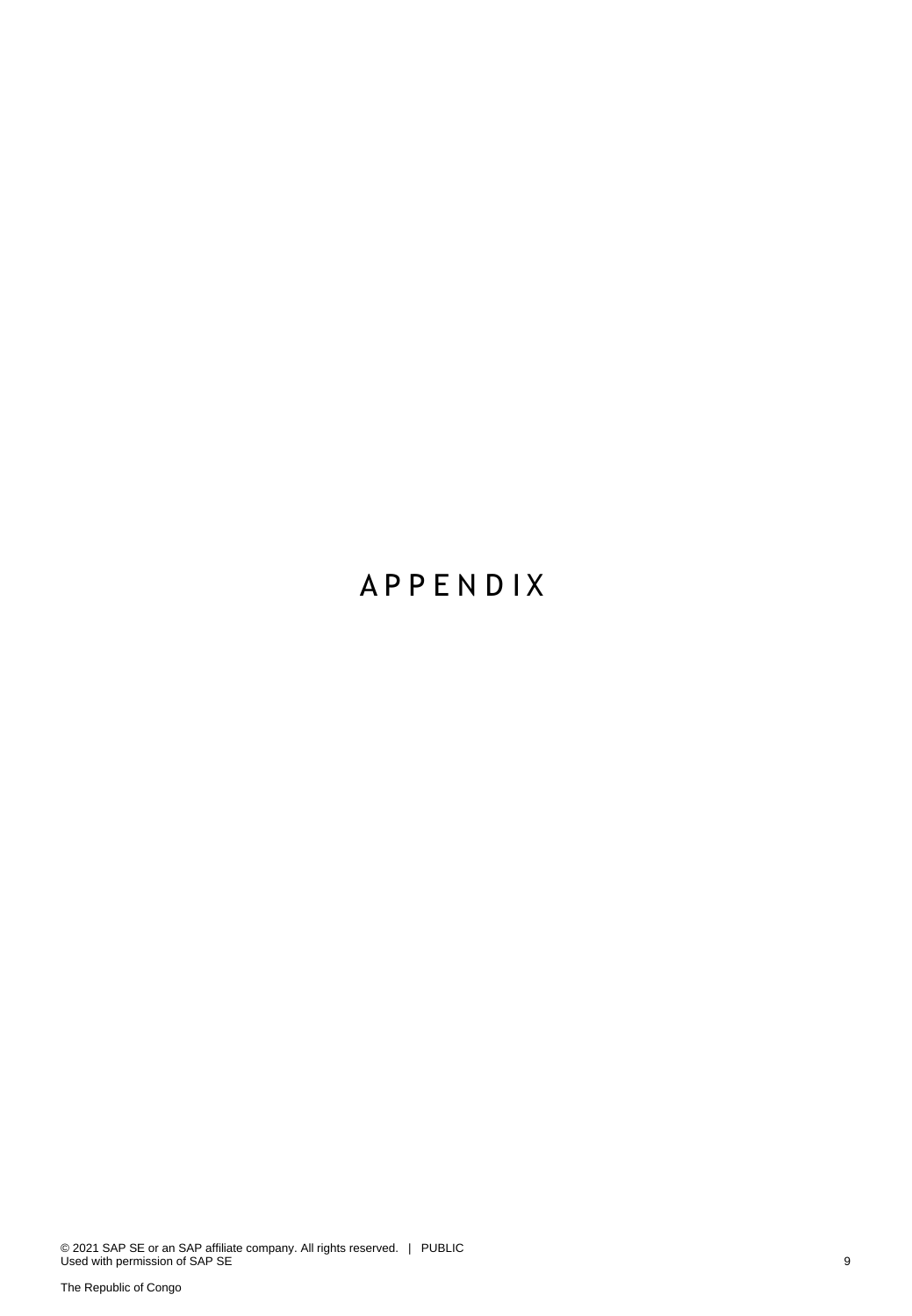#### <span id="page-9-0"></span>**Instructions for Applicants**

For First Advantage successfully process your Government Identity Verification, we'll need a colour image of your

ID. The requirements are:

- A good quality image 300 dpi (scanning) or 5 megapixels (camera/smartphone) is suggested as a minimum
- · File must be smaller than 6MB
- In JPG, PNG or PDF format
- Not be blurred, fuzzy or cropped in any way
- The document must contain your full date of birth. Month and/or year only will not be accepted
- Do not manipulate the document in any way. For example, do not make a copy of the document and then cut it into shape of an ID. This type of document will be rejected

| Country                | Passport | <b>Driving License</b><br>(front & back) | ID Card<br>(front & back) | <b>Additional ID Cards</b><br>Accepted |
|------------------------|----------|------------------------------------------|---------------------------|----------------------------------------|
| Afghanistan            | 0        |                                          |                           |                                        |
| Albania                | 0        | 0                                        | 0                         |                                        |
| Algeria                | ⊗        |                                          |                           |                                        |
| Andoma                 | 0        | ÷.                                       |                           |                                        |
| Angola                 | 0        | $\overline{\phantom{a}}$                 | $\overline{\phantom{0}}$  |                                        |
| Anguilla               | ⊗        |                                          | $\overline{\phantom{0}}$  |                                        |
| Antigua and Barbuda    | ⊗        | $\sim$                                   | $\sim$                    |                                        |
| Argentina              | 0        | 0                                        | 0                         | -                                      |
| Armenia                | ⊗        |                                          |                           |                                        |
| Australia              | 0        | 0                                        | 0                         |                                        |
| Austria                | ⊗        | 0                                        | 0                         | $\overline{\phantom{a}}$               |
| Azerbaijan             | 0        |                                          | $\frac{1}{2}$             |                                        |
| Bahamas                | ⊗        | $\overline{\phantom{a}}$                 | $\overline{\phantom{a}}$  |                                        |
| Bahrain                | 0        | 0                                        |                           |                                        |
| Bangladesh             | ⊗        | 0                                        | ⊗                         | $\overline{\phantom{a}}$               |
| Barbados               | 0        | 0                                        | 0                         |                                        |
| Belarus                | ⊗        | 0                                        | $\overline{\phantom{0}}$  |                                        |
| Belgium                | ⊗        | 0                                        | 0                         |                                        |
| Belize                 | ⊗        | $\overline{\phantom{a}}$                 | $\overline{\phantom{a}}$  |                                        |
| Benin                  | 0        |                                          |                           |                                        |
| Bermuda                | 0        | $\overline{\phantom{a}}$                 | $\sim$                    |                                        |
| Bhutan                 | ⊗        | $\qquad \qquad$                          | $\overline{\phantom{a}}$  |                                        |
| Bolivia                | ⊗        |                                          | 0                         |                                        |
| Bosnia and Herzegovina | 0        |                                          | ⊗                         | Electronic ID                          |
| Botswana               | ⊗        | 0                                        | ⊗                         |                                        |
| Brazil                 | 0        | ø                                        | 0                         | Resident Permit Card<br>(RNE)          |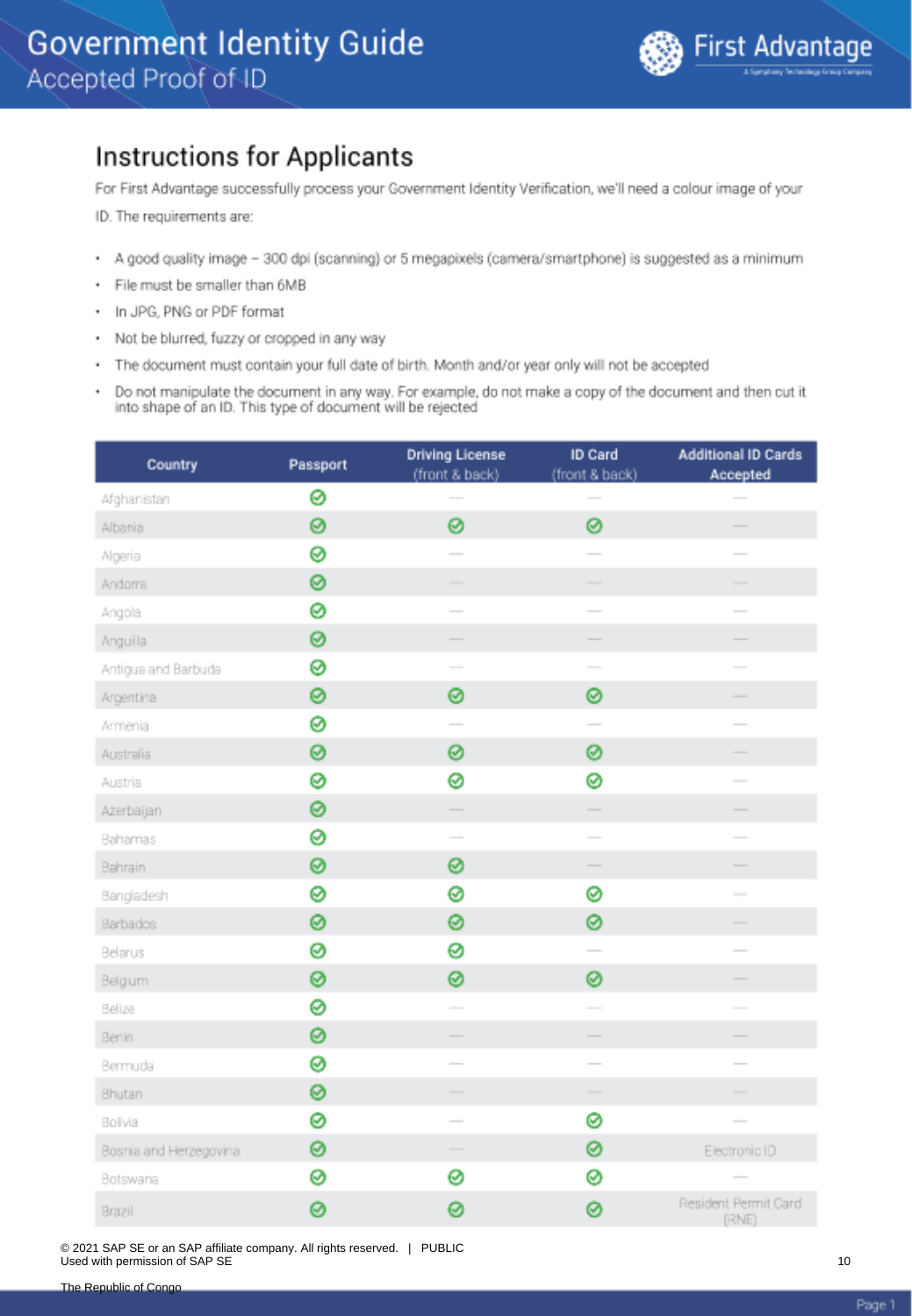

| Country                                | Passport | <b>Driving License</b>                                                                                                                                                                                                                                                                                                                                                                                                                          | ID Card                                                                                                                                                                                                                                                                                                                                                                                                                                                                    | <b>Additional ID Cards</b>                                                                                                                                                                                                                                                                                                                                                                                                                                                 |
|----------------------------------------|----------|-------------------------------------------------------------------------------------------------------------------------------------------------------------------------------------------------------------------------------------------------------------------------------------------------------------------------------------------------------------------------------------------------------------------------------------------------|----------------------------------------------------------------------------------------------------------------------------------------------------------------------------------------------------------------------------------------------------------------------------------------------------------------------------------------------------------------------------------------------------------------------------------------------------------------------------|----------------------------------------------------------------------------------------------------------------------------------------------------------------------------------------------------------------------------------------------------------------------------------------------------------------------------------------------------------------------------------------------------------------------------------------------------------------------------|
|                                        |          | (front & back)                                                                                                                                                                                                                                                                                                                                                                                                                                  | (front & back)                                                                                                                                                                                                                                                                                                                                                                                                                                                             | Accepted                                                                                                                                                                                                                                                                                                                                                                                                                                                                   |
| Brunei Darussalam                      | ⊗        | ⊗                                                                                                                                                                                                                                                                                                                                                                                                                                               |                                                                                                                                                                                                                                                                                                                                                                                                                                                                            |                                                                                                                                                                                                                                                                                                                                                                                                                                                                            |
| Burkina Faso                           | 0        | $\overline{\phantom{a}}$                                                                                                                                                                                                                                                                                                                                                                                                                        | $\overline{\phantom{a}}$                                                                                                                                                                                                                                                                                                                                                                                                                                                   | -                                                                                                                                                                                                                                                                                                                                                                                                                                                                          |
| Burundi                                | 0        |                                                                                                                                                                                                                                                                                                                                                                                                                                                 |                                                                                                                                                                                                                                                                                                                                                                                                                                                                            |                                                                                                                                                                                                                                                                                                                                                                                                                                                                            |
| Cambodia                               | 0        |                                                                                                                                                                                                                                                                                                                                                                                                                                                 |                                                                                                                                                                                                                                                                                                                                                                                                                                                                            |                                                                                                                                                                                                                                                                                                                                                                                                                                                                            |
| Cameroon                               | 0        | ⊗                                                                                                                                                                                                                                                                                                                                                                                                                                               | 0                                                                                                                                                                                                                                                                                                                                                                                                                                                                          |                                                                                                                                                                                                                                                                                                                                                                                                                                                                            |
| Canada                                 | 0        | 0                                                                                                                                                                                                                                                                                                                                                                                                                                               | ⊛                                                                                                                                                                                                                                                                                                                                                                                                                                                                          | Citizenship Certificate                                                                                                                                                                                                                                                                                                                                                                                                                                                    |
| Cape Verde                             | 0        |                                                                                                                                                                                                                                                                                                                                                                                                                                                 | $\sim$                                                                                                                                                                                                                                                                                                                                                                                                                                                                     |                                                                                                                                                                                                                                                                                                                                                                                                                                                                            |
| Cayman Islands                         | 0        |                                                                                                                                                                                                                                                                                                                                                                                                                                                 | -                                                                                                                                                                                                                                                                                                                                                                                                                                                                          |                                                                                                                                                                                                                                                                                                                                                                                                                                                                            |
| Chad                                   | 0        |                                                                                                                                                                                                                                                                                                                                                                                                                                                 |                                                                                                                                                                                                                                                                                                                                                                                                                                                                            |                                                                                                                                                                                                                                                                                                                                                                                                                                                                            |
| Chile                                  | 0        | 0                                                                                                                                                                                                                                                                                                                                                                                                                                               | 0                                                                                                                                                                                                                                                                                                                                                                                                                                                                          |                                                                                                                                                                                                                                                                                                                                                                                                                                                                            |
| China                                  | 0        |                                                                                                                                                                                                                                                                                                                                                                                                                                                 | $\overline{\phantom{a}}$                                                                                                                                                                                                                                                                                                                                                                                                                                                   | $\sim$                                                                                                                                                                                                                                                                                                                                                                                                                                                                     |
| Colombia                               | 0        | 0                                                                                                                                                                                                                                                                                                                                                                                                                                               | ⊗                                                                                                                                                                                                                                                                                                                                                                                                                                                                          |                                                                                                                                                                                                                                                                                                                                                                                                                                                                            |
| Compros                                | 0        |                                                                                                                                                                                                                                                                                                                                                                                                                                                 | $\overline{\phantom{a}}$                                                                                                                                                                                                                                                                                                                                                                                                                                                   | $\overline{\phantom{a}}$                                                                                                                                                                                                                                                                                                                                                                                                                                                   |
| Congo, Democratic Re-<br>public of the | 0        |                                                                                                                                                                                                                                                                                                                                                                                                                                                 |                                                                                                                                                                                                                                                                                                                                                                                                                                                                            |                                                                                                                                                                                                                                                                                                                                                                                                                                                                            |
| Costa Rica                             | 0        | ⊗                                                                                                                                                                                                                                                                                                                                                                                                                                               | 0                                                                                                                                                                                                                                                                                                                                                                                                                                                                          | $\frac{1}{2} \left( \frac{1}{2} \right) \left( \frac{1}{2} \right) \left( \frac{1}{2} \right) \left( \frac{1}{2} \right) \left( \frac{1}{2} \right) \left( \frac{1}{2} \right) \left( \frac{1}{2} \right) \left( \frac{1}{2} \right) \left( \frac{1}{2} \right) \left( \frac{1}{2} \right) \left( \frac{1}{2} \right) \left( \frac{1}{2} \right) \left( \frac{1}{2} \right) \left( \frac{1}{2} \right) \left( \frac{1}{2} \right) \left( \frac{1}{2} \right) \left( \frac$ |
| Cote d'Ivoire                          | 0        |                                                                                                                                                                                                                                                                                                                                                                                                                                                 | $\frac{1}{2} \left( \frac{1}{2} \right) \left( \frac{1}{2} \right) \left( \frac{1}{2} \right) \left( \frac{1}{2} \right) \left( \frac{1}{2} \right) \left( \frac{1}{2} \right) \left( \frac{1}{2} \right) \left( \frac{1}{2} \right) \left( \frac{1}{2} \right) \left( \frac{1}{2} \right) \left( \frac{1}{2} \right) \left( \frac{1}{2} \right) \left( \frac{1}{2} \right) \left( \frac{1}{2} \right) \left( \frac{1}{2} \right) \left( \frac{1}{2} \right) \left( \frac$ | $\overline{\phantom{a}}$                                                                                                                                                                                                                                                                                                                                                                                                                                                   |
| Croatia                                | ⊗        | ⊗                                                                                                                                                                                                                                                                                                                                                                                                                                               | 0                                                                                                                                                                                                                                                                                                                                                                                                                                                                          |                                                                                                                                                                                                                                                                                                                                                                                                                                                                            |
| Cuba                                   | 0        |                                                                                                                                                                                                                                                                                                                                                                                                                                                 |                                                                                                                                                                                                                                                                                                                                                                                                                                                                            |                                                                                                                                                                                                                                                                                                                                                                                                                                                                            |
| Cyprus                                 | 0        | $\overline{\phantom{a}}$                                                                                                                                                                                                                                                                                                                                                                                                                        | 0                                                                                                                                                                                                                                                                                                                                                                                                                                                                          | $\overline{\phantom{a}}$                                                                                                                                                                                                                                                                                                                                                                                                                                                   |
| Czech Republic                         | ⊗        | ⊗                                                                                                                                                                                                                                                                                                                                                                                                                                               | ⊗                                                                                                                                                                                                                                                                                                                                                                                                                                                                          | $\overline{\phantom{a}}$                                                                                                                                                                                                                                                                                                                                                                                                                                                   |
| Denmark                                | ⊗        | ø                                                                                                                                                                                                                                                                                                                                                                                                                                               | 0                                                                                                                                                                                                                                                                                                                                                                                                                                                                          | $\frac{1}{2}$                                                                                                                                                                                                                                                                                                                                                                                                                                                              |
| Djibouti                               | 0        |                                                                                                                                                                                                                                                                                                                                                                                                                                                 |                                                                                                                                                                                                                                                                                                                                                                                                                                                                            |                                                                                                                                                                                                                                                                                                                                                                                                                                                                            |
| Dominica                               | 0        |                                                                                                                                                                                                                                                                                                                                                                                                                                                 |                                                                                                                                                                                                                                                                                                                                                                                                                                                                            |                                                                                                                                                                                                                                                                                                                                                                                                                                                                            |
| Dominican Republic                     | 0        | $\overline{\phantom{a}}$                                                                                                                                                                                                                                                                                                                                                                                                                        | ⊗                                                                                                                                                                                                                                                                                                                                                                                                                                                                          | $\overline{\phantom{a}}$                                                                                                                                                                                                                                                                                                                                                                                                                                                   |
| Ecuador                                | 0        | ⊗                                                                                                                                                                                                                                                                                                                                                                                                                                               | 0                                                                                                                                                                                                                                                                                                                                                                                                                                                                          | $\frac{1}{2} \left( \frac{1}{2} \right) \left( \frac{1}{2} \right) \left( \frac{1}{2} \right) \left( \frac{1}{2} \right) \left( \frac{1}{2} \right) \left( \frac{1}{2} \right) \left( \frac{1}{2} \right) \left( \frac{1}{2} \right) \left( \frac{1}{2} \right) \left( \frac{1}{2} \right) \left( \frac{1}{2} \right) \left( \frac{1}{2} \right) \left( \frac{1}{2} \right) \left( \frac{1}{2} \right) \left( \frac{1}{2} \right) \left( \frac{1}{2} \right) \left( \frac$ |
| Egypt                                  | ⊗        |                                                                                                                                                                                                                                                                                                                                                                                                                                                 |                                                                                                                                                                                                                                                                                                                                                                                                                                                                            |                                                                                                                                                                                                                                                                                                                                                                                                                                                                            |
| El Salvador                            | 0        | ⊗                                                                                                                                                                                                                                                                                                                                                                                                                                               | 0                                                                                                                                                                                                                                                                                                                                                                                                                                                                          |                                                                                                                                                                                                                                                                                                                                                                                                                                                                            |
| Equatorial Guinea                      | ◎        | -                                                                                                                                                                                                                                                                                                                                                                                                                                               |                                                                                                                                                                                                                                                                                                                                                                                                                                                                            | -                                                                                                                                                                                                                                                                                                                                                                                                                                                                          |
| Estonia                                | 0        | ⊗                                                                                                                                                                                                                                                                                                                                                                                                                                               | 0                                                                                                                                                                                                                                                                                                                                                                                                                                                                          |                                                                                                                                                                                                                                                                                                                                                                                                                                                                            |
| Ethiopia                               | 0        |                                                                                                                                                                                                                                                                                                                                                                                                                                                 |                                                                                                                                                                                                                                                                                                                                                                                                                                                                            |                                                                                                                                                                                                                                                                                                                                                                                                                                                                            |
| Fiji                                   | 0        | $\frac{1}{2} \left( \frac{1}{2} \right)^2 + \frac{1}{2} \left( \frac{1}{2} \right)^2 + \frac{1}{2} \left( \frac{1}{2} \right)^2 + \frac{1}{2} \left( \frac{1}{2} \right)^2 + \frac{1}{2} \left( \frac{1}{2} \right)^2 + \frac{1}{2} \left( \frac{1}{2} \right)^2 + \frac{1}{2} \left( \frac{1}{2} \right)^2 + \frac{1}{2} \left( \frac{1}{2} \right)^2 + \frac{1}{2} \left( \frac{1}{2} \right)^2 + \frac{1}{2} \left( \frac{1}{2} \right)^2 +$ | $\hspace{1.5cm} \overline{\phantom{1}}$                                                                                                                                                                                                                                                                                                                                                                                                                                    | $\overline{\phantom{a}}$                                                                                                                                                                                                                                                                                                                                                                                                                                                   |
| Finland                                | 0        | ⊗                                                                                                                                                                                                                                                                                                                                                                                                                                               | 0                                                                                                                                                                                                                                                                                                                                                                                                                                                                          | Minor's ID                                                                                                                                                                                                                                                                                                                                                                                                                                                                 |
| France                                 | 0        | ⊗                                                                                                                                                                                                                                                                                                                                                                                                                                               | 0                                                                                                                                                                                                                                                                                                                                                                                                                                                                          |                                                                                                                                                                                                                                                                                                                                                                                                                                                                            |
| Gabon                                  | 0        | $\hspace{1.0cm} \overbrace{ }^{}$                                                                                                                                                                                                                                                                                                                                                                                                               | $\hspace{1.0cm} \overbrace{ }^{}$                                                                                                                                                                                                                                                                                                                                                                                                                                          |                                                                                                                                                                                                                                                                                                                                                                                                                                                                            |
| Gambia                                 | ⊗        | $\sim$                                                                                                                                                                                                                                                                                                                                                                                                                                          | $\sim$                                                                                                                                                                                                                                                                                                                                                                                                                                                                     | $\sim$                                                                                                                                                                                                                                                                                                                                                                                                                                                                     |
| Georgia                                | 0        | 0                                                                                                                                                                                                                                                                                                                                                                                                                                               | 0                                                                                                                                                                                                                                                                                                                                                                                                                                                                          |                                                                                                                                                                                                                                                                                                                                                                                                                                                                            |
| Germany                                | 0        | 0                                                                                                                                                                                                                                                                                                                                                                                                                                               | 0                                                                                                                                                                                                                                                                                                                                                                                                                                                                          |                                                                                                                                                                                                                                                                                                                                                                                                                                                                            |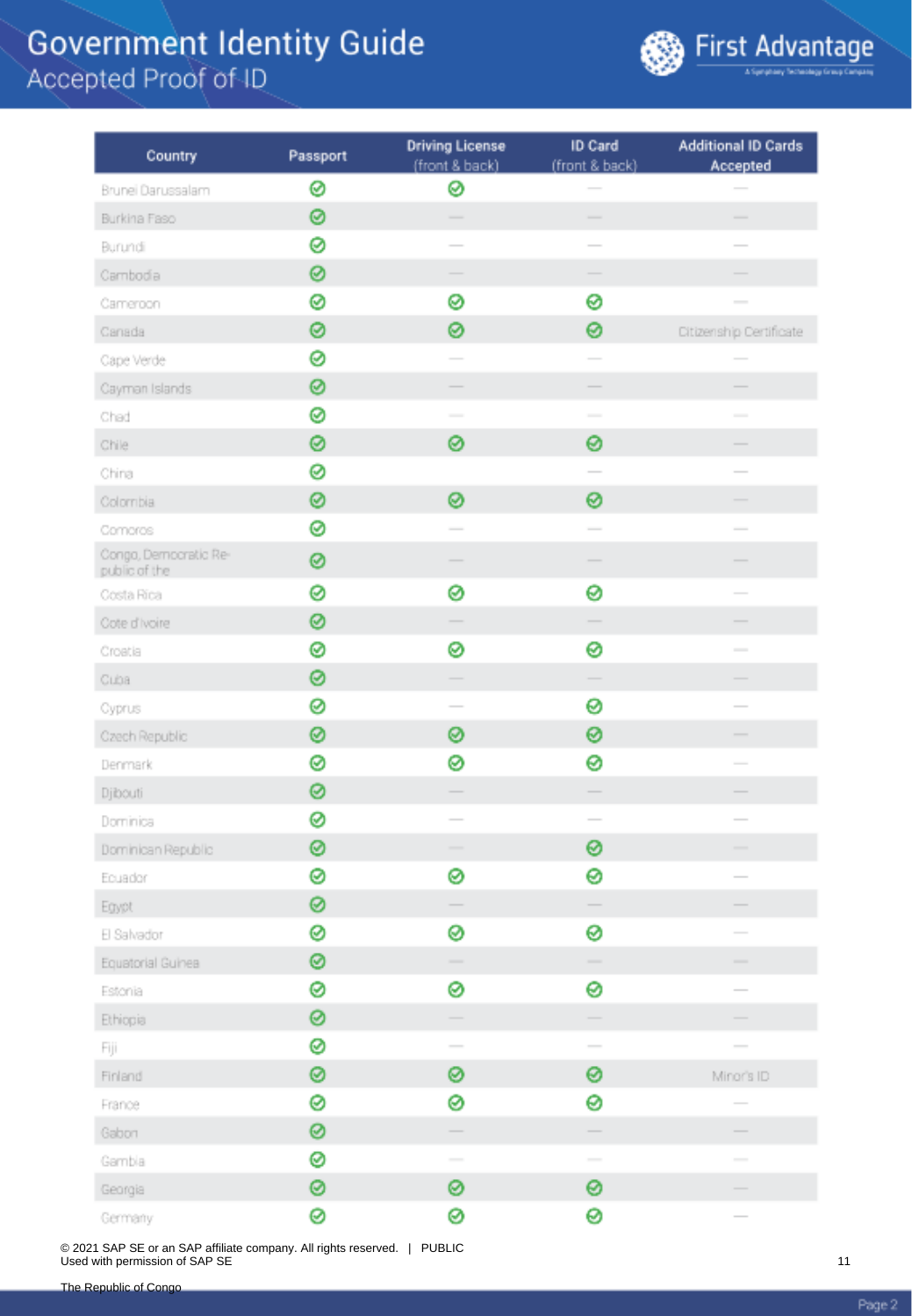

| Country                   | Passport | <b>Driving License</b>                                                                                                                                                                                                                                                                                                                                                                                                                          | ID Card                                                                                                                                                                                                                                                                                                                                                                                                                                                                    | <b>Additional ID Cards</b> |
|---------------------------|----------|-------------------------------------------------------------------------------------------------------------------------------------------------------------------------------------------------------------------------------------------------------------------------------------------------------------------------------------------------------------------------------------------------------------------------------------------------|----------------------------------------------------------------------------------------------------------------------------------------------------------------------------------------------------------------------------------------------------------------------------------------------------------------------------------------------------------------------------------------------------------------------------------------------------------------------------|----------------------------|
| Ghana                     | ◎        | (front & back)<br>⊗                                                                                                                                                                                                                                                                                                                                                                                                                             | (front & back)<br>⊗                                                                                                                                                                                                                                                                                                                                                                                                                                                        | Accepted                   |
| Gibraltar                 | ⊗        | $\overline{\phantom{a}}$                                                                                                                                                                                                                                                                                                                                                                                                                        | $\overline{\phantom{a}}$                                                                                                                                                                                                                                                                                                                                                                                                                                                   |                            |
| Greece                    | ๏        | ⊗                                                                                                                                                                                                                                                                                                                                                                                                                                               | 0                                                                                                                                                                                                                                                                                                                                                                                                                                                                          |                            |
| Grenada                   | 0        |                                                                                                                                                                                                                                                                                                                                                                                                                                                 |                                                                                                                                                                                                                                                                                                                                                                                                                                                                            |                            |
| Guatemala                 | 0        | ⊗                                                                                                                                                                                                                                                                                                                                                                                                                                               | 0                                                                                                                                                                                                                                                                                                                                                                                                                                                                          |                            |
| Guernsey                  | 0        | $\sim$                                                                                                                                                                                                                                                                                                                                                                                                                                          | $\frac{1}{2}$                                                                                                                                                                                                                                                                                                                                                                                                                                                              | $\frac{1}{2}$              |
| Guinea                    | 0        |                                                                                                                                                                                                                                                                                                                                                                                                                                                 |                                                                                                                                                                                                                                                                                                                                                                                                                                                                            |                            |
| Guinea Bissau             | 0        |                                                                                                                                                                                                                                                                                                                                                                                                                                                 | $\sim$                                                                                                                                                                                                                                                                                                                                                                                                                                                                     |                            |
| Guyana                    | 0        |                                                                                                                                                                                                                                                                                                                                                                                                                                                 | -                                                                                                                                                                                                                                                                                                                                                                                                                                                                          |                            |
| Halti                     | ø        | 0                                                                                                                                                                                                                                                                                                                                                                                                                                               | $\frac{1}{2}$                                                                                                                                                                                                                                                                                                                                                                                                                                                              | $\overline{\phantom{a}}$   |
| Honduras                  | ๏        | ⊗                                                                                                                                                                                                                                                                                                                                                                                                                                               | 0                                                                                                                                                                                                                                                                                                                                                                                                                                                                          |                            |
| Hong Kong                 | ⊗        |                                                                                                                                                                                                                                                                                                                                                                                                                                                 | ⊗                                                                                                                                                                                                                                                                                                                                                                                                                                                                          |                            |
| Hungary                   | ◎        | ⊗                                                                                                                                                                                                                                                                                                                                                                                                                                               | 0                                                                                                                                                                                                                                                                                                                                                                                                                                                                          |                            |
| loeland                   | ø        | ⊗                                                                                                                                                                                                                                                                                                                                                                                                                                               | $\frac{1}{2} \left( \frac{1}{2} \right) \left( \frac{1}{2} \right) \left( \frac{1}{2} \right) \left( \frac{1}{2} \right) \left( \frac{1}{2} \right) \left( \frac{1}{2} \right) \left( \frac{1}{2} \right) \left( \frac{1}{2} \right) \left( \frac{1}{2} \right) \left( \frac{1}{2} \right) \left( \frac{1}{2} \right) \left( \frac{1}{2} \right) \left( \frac{1}{2} \right) \left( \frac{1}{2} \right) \left( \frac{1}{2} \right) \left( \frac{1}{2} \right) \left( \frac$ |                            |
| India                     | 0        | ⊗                                                                                                                                                                                                                                                                                                                                                                                                                                               | 0                                                                                                                                                                                                                                                                                                                                                                                                                                                                          | PAN Card                   |
| Indonesia                 | ⊗        | ⊗                                                                                                                                                                                                                                                                                                                                                                                                                                               | 0                                                                                                                                                                                                                                                                                                                                                                                                                                                                          |                            |
| Iran, Islamic Republic of | ⊗        |                                                                                                                                                                                                                                                                                                                                                                                                                                                 |                                                                                                                                                                                                                                                                                                                                                                                                                                                                            |                            |
| Iraq                      | ⊗        |                                                                                                                                                                                                                                                                                                                                                                                                                                                 |                                                                                                                                                                                                                                                                                                                                                                                                                                                                            |                            |
| Ireland                   | 0        | ⊗                                                                                                                                                                                                                                                                                                                                                                                                                                               | 0                                                                                                                                                                                                                                                                                                                                                                                                                                                                          |                            |
| Isle of Man               | ⊗        | ⊗                                                                                                                                                                                                                                                                                                                                                                                                                                               |                                                                                                                                                                                                                                                                                                                                                                                                                                                                            | $\sim$                     |
| Israel                    | ◎        | 0                                                                                                                                                                                                                                                                                                                                                                                                                                               |                                                                                                                                                                                                                                                                                                                                                                                                                                                                            |                            |
| Italy                     | 0        | ⊗                                                                                                                                                                                                                                                                                                                                                                                                                                               | 0                                                                                                                                                                                                                                                                                                                                                                                                                                                                          |                            |
| Jamaica                   | 0        | ⊗                                                                                                                                                                                                                                                                                                                                                                                                                                               | 0                                                                                                                                                                                                                                                                                                                                                                                                                                                                          |                            |
| Japan                     | 0        | ⊗                                                                                                                                                                                                                                                                                                                                                                                                                                               |                                                                                                                                                                                                                                                                                                                                                                                                                                                                            |                            |
| Jersey                    | ø        |                                                                                                                                                                                                                                                                                                                                                                                                                                                 |                                                                                                                                                                                                                                                                                                                                                                                                                                                                            |                            |
| Jordan                    | 0        |                                                                                                                                                                                                                                                                                                                                                                                                                                                 | $\overline{\phantom{a}}$                                                                                                                                                                                                                                                                                                                                                                                                                                                   |                            |
| Kazakhstan                | 0        | $\overline{\phantom{a}}$                                                                                                                                                                                                                                                                                                                                                                                                                        | 0                                                                                                                                                                                                                                                                                                                                                                                                                                                                          | -                          |
| Kenya                     | 0        |                                                                                                                                                                                                                                                                                                                                                                                                                                                 | 0                                                                                                                                                                                                                                                                                                                                                                                                                                                                          |                            |
| Kosovo                    | ⊗        |                                                                                                                                                                                                                                                                                                                                                                                                                                                 |                                                                                                                                                                                                                                                                                                                                                                                                                                                                            |                            |
| Kuwait                    | ⊗        | ⊗                                                                                                                                                                                                                                                                                                                                                                                                                                               |                                                                                                                                                                                                                                                                                                                                                                                                                                                                            |                            |
| Kyrgyzstan                | ⊗        | $\sim$                                                                                                                                                                                                                                                                                                                                                                                                                                          | $\sim$                                                                                                                                                                                                                                                                                                                                                                                                                                                                     | $\overline{\phantom{a}}$   |
| Lao, Peoples Democratic   | 0        |                                                                                                                                                                                                                                                                                                                                                                                                                                                 | $\frac{1}{2} \left( \frac{1}{2} \right) \left( \frac{1}{2} \right) \left( \frac{1}{2} \right) \left( \frac{1}{2} \right) \left( \frac{1}{2} \right) \left( \frac{1}{2} \right) \left( \frac{1}{2} \right) \left( \frac{1}{2} \right) \left( \frac{1}{2} \right) \left( \frac{1}{2} \right) \left( \frac{1}{2} \right) \left( \frac{1}{2} \right) \left( \frac{1}{2} \right) \left( \frac{1}{2} \right) \left( \frac{1}{2} \right) \left( \frac{1}{2} \right) \left( \frac$ | $\overline{\phantom{a}}$   |
| Republic of               |          |                                                                                                                                                                                                                                                                                                                                                                                                                                                 |                                                                                                                                                                                                                                                                                                                                                                                                                                                                            |                            |
| Latvia                    | ⊗        | 0                                                                                                                                                                                                                                                                                                                                                                                                                                               | 0                                                                                                                                                                                                                                                                                                                                                                                                                                                                          |                            |
| Lebanon                   | 0        |                                                                                                                                                                                                                                                                                                                                                                                                                                                 |                                                                                                                                                                                                                                                                                                                                                                                                                                                                            | $\overline{\phantom{a}}$   |
| Lesotho                   | ◎        | $\frac{1}{2} \left( \frac{1}{2} \right)^2 + \frac{1}{2} \left( \frac{1}{2} \right)^2 + \frac{1}{2} \left( \frac{1}{2} \right)^2 + \frac{1}{2} \left( \frac{1}{2} \right)^2 + \frac{1}{2} \left( \frac{1}{2} \right)^2 + \frac{1}{2} \left( \frac{1}{2} \right)^2 + \frac{1}{2} \left( \frac{1}{2} \right)^2 + \frac{1}{2} \left( \frac{1}{2} \right)^2 + \frac{1}{2} \left( \frac{1}{2} \right)^2 + \frac{1}{2} \left( \frac{1}{2} \right)^2 +$ | $\overline{\phantom{a}}$                                                                                                                                                                                                                                                                                                                                                                                                                                                   | -                          |
| Liberia                   | ⊗        |                                                                                                                                                                                                                                                                                                                                                                                                                                                 |                                                                                                                                                                                                                                                                                                                                                                                                                                                                            |                            |
| Libyan Arab Jamahiriya    | ⊗        |                                                                                                                                                                                                                                                                                                                                                                                                                                                 |                                                                                                                                                                                                                                                                                                                                                                                                                                                                            |                            |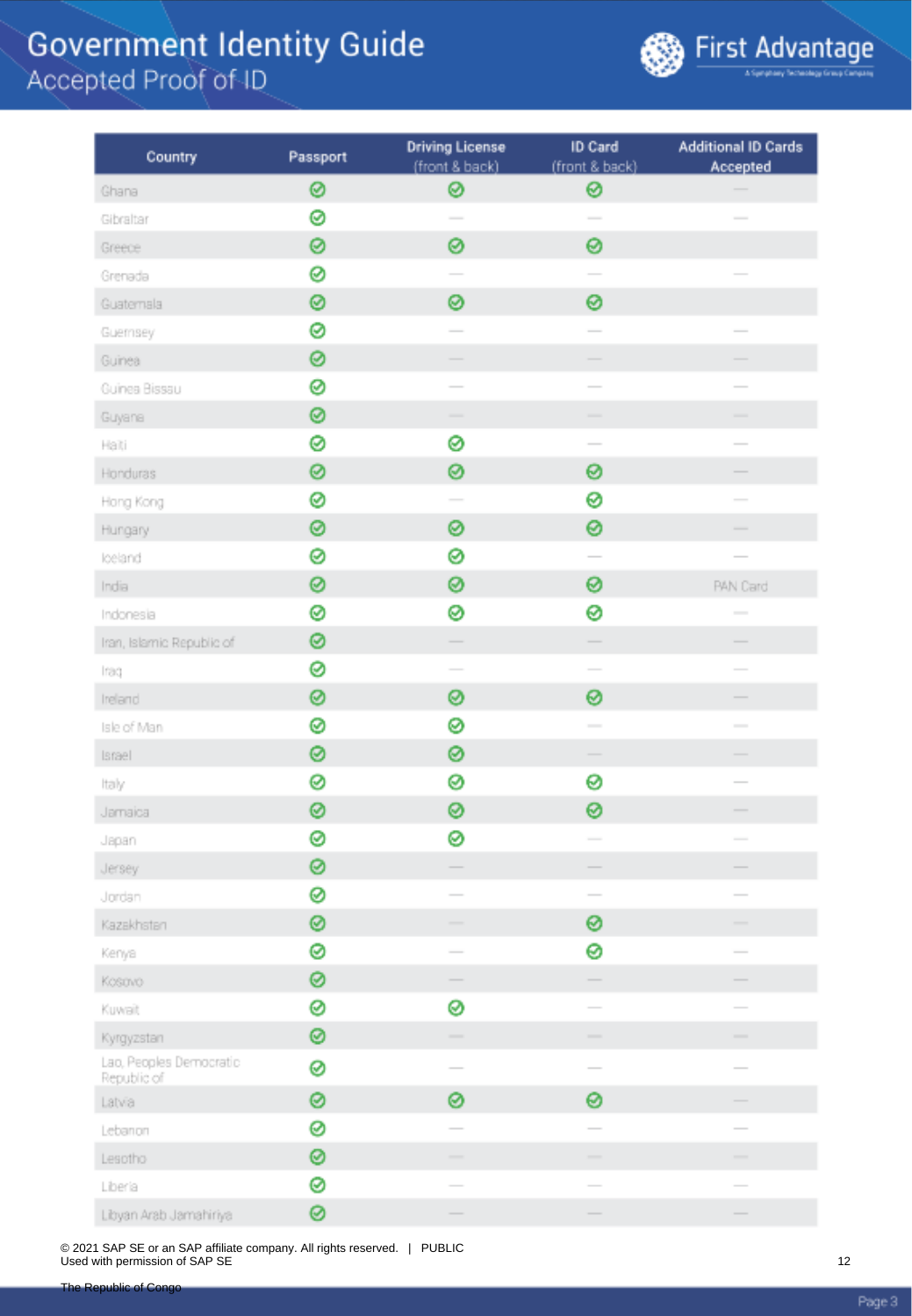

| Country                                      | Passport | <b>Driving License</b><br>(front & back) | ID Card<br>(front & back) | <b>Additional ID Cards</b><br>Accepted                                                                                                                                                                                                                                                                                                                                                                                                                                     |
|----------------------------------------------|----------|------------------------------------------|---------------------------|----------------------------------------------------------------------------------------------------------------------------------------------------------------------------------------------------------------------------------------------------------------------------------------------------------------------------------------------------------------------------------------------------------------------------------------------------------------------------|
| Liechtenstein                                | 0        | ⊗                                        | ⊗                         |                                                                                                                                                                                                                                                                                                                                                                                                                                                                            |
| Lithuania                                    | 0        | ⊗                                        |                           |                                                                                                                                                                                                                                                                                                                                                                                                                                                                            |
| Luxembourg                                   | ø        | ⊗                                        | 0                         |                                                                                                                                                                                                                                                                                                                                                                                                                                                                            |
| Macao                                        | 0        |                                          |                           |                                                                                                                                                                                                                                                                                                                                                                                                                                                                            |
| Macedonia The former<br>Yugoslav Republic of | 0        | 0                                        | 0                         |                                                                                                                                                                                                                                                                                                                                                                                                                                                                            |
| Madagascar                                   | 0        |                                          |                           |                                                                                                                                                                                                                                                                                                                                                                                                                                                                            |
| Malawi                                       | 0        |                                          |                           |                                                                                                                                                                                                                                                                                                                                                                                                                                                                            |
| Malaysia                                     | 0        | ⊗                                        | 0                         | Resident Permit ID                                                                                                                                                                                                                                                                                                                                                                                                                                                         |
| Maldives                                     | 0        |                                          |                           | $\sim$                                                                                                                                                                                                                                                                                                                                                                                                                                                                     |
| Mali                                         | ⊗        | $\overline{\phantom{a}}$                 | $\overline{\phantom{a}}$  | $\frac{1}{2} \left( \frac{1}{2} \right) \left( \frac{1}{2} \right) \left( \frac{1}{2} \right) \left( \frac{1}{2} \right) \left( \frac{1}{2} \right) \left( \frac{1}{2} \right) \left( \frac{1}{2} \right) \left( \frac{1}{2} \right) \left( \frac{1}{2} \right) \left( \frac{1}{2} \right) \left( \frac{1}{2} \right) \left( \frac{1}{2} \right) \left( \frac{1}{2} \right) \left( \frac{1}{2} \right) \left( \frac{1}{2} \right) \left( \frac{1}{2} \right) \left( \frac$ |
| Malta                                        | ø        | ⊗                                        | 0                         | $\frac{1}{2} \left( \frac{1}{2} \right) \left( \frac{1}{2} \right) \left( \frac{1}{2} \right) \left( \frac{1}{2} \right) \left( \frac{1}{2} \right) \left( \frac{1}{2} \right) \left( \frac{1}{2} \right) \left( \frac{1}{2} \right) \left( \frac{1}{2} \right) \left( \frac{1}{2} \right) \left( \frac{1}{2} \right) \left( \frac{1}{2} \right) \left( \frac{1}{2} \right) \left( \frac{1}{2} \right) \left( \frac{1}{2} \right) \left( \frac{1}{2} \right) \left( \frac$ |
| Marshall Islands                             | 0        |                                          |                           |                                                                                                                                                                                                                                                                                                                                                                                                                                                                            |
| Mauritania                                   | 0        |                                          | $\sim$                    |                                                                                                                                                                                                                                                                                                                                                                                                                                                                            |
| Mauritius                                    | 0        |                                          |                           |                                                                                                                                                                                                                                                                                                                                                                                                                                                                            |
| Mexico                                       | 0        | ⊗                                        | 0                         |                                                                                                                                                                                                                                                                                                                                                                                                                                                                            |
| Micronesia Federated<br>States of            | 0        |                                          |                           |                                                                                                                                                                                                                                                                                                                                                                                                                                                                            |
| Moldova Republic of                          | 0        | ⊗                                        | ⊗                         | $\frac{1}{2}$                                                                                                                                                                                                                                                                                                                                                                                                                                                              |
| Monaco                                       | 0        | $\overline{\phantom{a}}$                 |                           |                                                                                                                                                                                                                                                                                                                                                                                                                                                                            |
| Mongolia                                     | ø        |                                          | $\overline{\phantom{a}}$  |                                                                                                                                                                                                                                                                                                                                                                                                                                                                            |
| Montenegro                                   | 0        | 0                                        | 0                         |                                                                                                                                                                                                                                                                                                                                                                                                                                                                            |
| Montserrat                                   | 0        | $\sim$                                   | $\sim$                    | $\overline{\phantom{a}}$                                                                                                                                                                                                                                                                                                                                                                                                                                                   |
| Morocco                                      | 0        |                                          | 0                         |                                                                                                                                                                                                                                                                                                                                                                                                                                                                            |
| Mozambique                                   | 0        |                                          | $\sim$                    | $\sim$                                                                                                                                                                                                                                                                                                                                                                                                                                                                     |
| Myanmar                                      | 0        |                                          |                           |                                                                                                                                                                                                                                                                                                                                                                                                                                                                            |
| Namibia                                      | ⊗        |                                          |                           |                                                                                                                                                                                                                                                                                                                                                                                                                                                                            |
| Nepal                                        | ⊗        | ⊗                                        | 0                         |                                                                                                                                                                                                                                                                                                                                                                                                                                                                            |
| New Zealand                                  | 0        | ⊗                                        |                           |                                                                                                                                                                                                                                                                                                                                                                                                                                                                            |
| Nicaragua                                    | 0        |                                          | 0                         |                                                                                                                                                                                                                                                                                                                                                                                                                                                                            |
| Niger                                        | 0        | $\sim$                                   | $\sim$                    |                                                                                                                                                                                                                                                                                                                                                                                                                                                                            |
| Nigeria                                      | 0        | ⊗                                        | 0                         |                                                                                                                                                                                                                                                                                                                                                                                                                                                                            |
| Norway                                       | 0        | ⊗                                        | $\overline{\phantom{a}}$  |                                                                                                                                                                                                                                                                                                                                                                                                                                                                            |
| Oman                                         | ⊗        | ⊗                                        | ⊗                         | $\overline{\phantom{a}}$                                                                                                                                                                                                                                                                                                                                                                                                                                                   |
| Pakistan                                     | 0        |                                          | 0                         |                                                                                                                                                                                                                                                                                                                                                                                                                                                                            |
| Palau                                        | 0        |                                          |                           |                                                                                                                                                                                                                                                                                                                                                                                                                                                                            |
| Palestinian Occupied<br><b>Territory</b>     | 0        |                                          | $\sim$                    |                                                                                                                                                                                                                                                                                                                                                                                                                                                                            |
| Panama                                       | 0        |                                          | ⊗                         |                                                                                                                                                                                                                                                                                                                                                                                                                                                                            |
| Papua New Guinea                             | ⊗        | $\sim$                                   | $\sim$                    | $\frac{1}{2}$                                                                                                                                                                                                                                                                                                                                                                                                                                                              |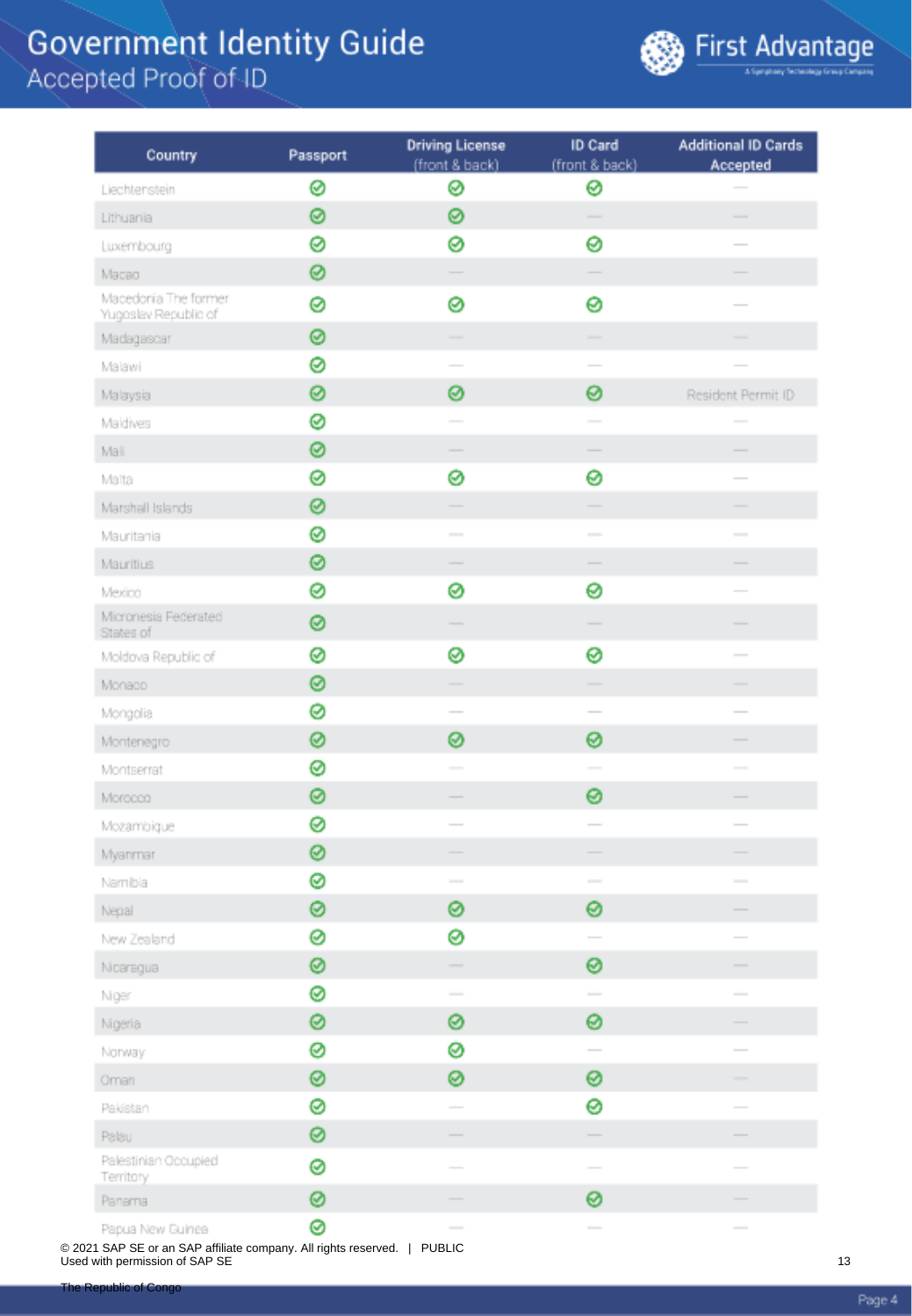

| Country                                      | Passport | <b>Driving License</b><br>(front & back) | ID Card<br>(front & back)                                                                      | <b>Additional ID Cards</b><br>Accepted                                                                                                                                                                                                                                                                                                                                                                                                                                     |
|----------------------------------------------|----------|------------------------------------------|------------------------------------------------------------------------------------------------|----------------------------------------------------------------------------------------------------------------------------------------------------------------------------------------------------------------------------------------------------------------------------------------------------------------------------------------------------------------------------------------------------------------------------------------------------------------------------|
| Liechtenstein                                | 0        | ⊗                                        | ⊗                                                                                              |                                                                                                                                                                                                                                                                                                                                                                                                                                                                            |
| Lithuania                                    | 0        | ⊗                                        | $\sim$                                                                                         |                                                                                                                                                                                                                                                                                                                                                                                                                                                                            |
| Luxembourg                                   | ø        | ⊗                                        | 0                                                                                              |                                                                                                                                                                                                                                                                                                                                                                                                                                                                            |
| Macao                                        | 0        |                                          |                                                                                                |                                                                                                                                                                                                                                                                                                                                                                                                                                                                            |
| Macedonia The former<br>Yugoslav Republic of | 0        | 0                                        | 0                                                                                              |                                                                                                                                                                                                                                                                                                                                                                                                                                                                            |
| Madagascar                                   | 0        |                                          |                                                                                                |                                                                                                                                                                                                                                                                                                                                                                                                                                                                            |
| Malawi                                       | 0        |                                          |                                                                                                |                                                                                                                                                                                                                                                                                                                                                                                                                                                                            |
| Malaysia                                     | 0        | ⊗                                        | 0                                                                                              | Resident Permit ID                                                                                                                                                                                                                                                                                                                                                                                                                                                         |
| Maldives                                     | ⊗        |                                          |                                                                                                | $\sim$                                                                                                                                                                                                                                                                                                                                                                                                                                                                     |
| Mali                                         | ⊗        | $\overline{\phantom{a}}$                 | $\overline{\phantom{a}}$                                                                       | $\frac{1}{2} \left( \frac{1}{2} \right) \left( \frac{1}{2} \right) \left( \frac{1}{2} \right) \left( \frac{1}{2} \right) \left( \frac{1}{2} \right) \left( \frac{1}{2} \right) \left( \frac{1}{2} \right) \left( \frac{1}{2} \right) \left( \frac{1}{2} \right) \left( \frac{1}{2} \right) \left( \frac{1}{2} \right) \left( \frac{1}{2} \right) \left( \frac{1}{2} \right) \left( \frac{1}{2} \right) \left( \frac{1}{2} \right) \left( \frac{1}{2} \right) \left( \frac$ |
| Malta                                        | 0        | ⊗                                        | 0                                                                                              | $\frac{1}{2} \left( \frac{1}{2} \right) \left( \frac{1}{2} \right) \left( \frac{1}{2} \right) \left( \frac{1}{2} \right) \left( \frac{1}{2} \right) \left( \frac{1}{2} \right) \left( \frac{1}{2} \right) \left( \frac{1}{2} \right) \left( \frac{1}{2} \right) \left( \frac{1}{2} \right) \left( \frac{1}{2} \right) \left( \frac{1}{2} \right) \left( \frac{1}{2} \right) \left( \frac{1}{2} \right) \left( \frac{1}{2} \right) \left( \frac{1}{2} \right) \left( \frac$ |
| Marshall Islands                             | 0        |                                          |                                                                                                |                                                                                                                                                                                                                                                                                                                                                                                                                                                                            |
| Mauritania                                   | 0        |                                          | $\sim$                                                                                         |                                                                                                                                                                                                                                                                                                                                                                                                                                                                            |
| Mauritius                                    | 0        |                                          |                                                                                                |                                                                                                                                                                                                                                                                                                                                                                                                                                                                            |
| Mexico                                       | 0        | ⊗                                        | 0                                                                                              |                                                                                                                                                                                                                                                                                                                                                                                                                                                                            |
| Micronesia Federated<br>States of            | 0        |                                          |                                                                                                |                                                                                                                                                                                                                                                                                                                                                                                                                                                                            |
| Moldova Republic of                          | 0        | ⊗                                        | ⊗                                                                                              |                                                                                                                                                                                                                                                                                                                                                                                                                                                                            |
| Monado                                       | 0        | $\overline{\phantom{a}}$                 |                                                                                                |                                                                                                                                                                                                                                                                                                                                                                                                                                                                            |
| Mongolia                                     | ø        |                                          | $\overline{\phantom{a}}$                                                                       |                                                                                                                                                                                                                                                                                                                                                                                                                                                                            |
| Montenegro                                   | 0        | 0                                        | 0                                                                                              |                                                                                                                                                                                                                                                                                                                                                                                                                                                                            |
| Montserrat                                   | ⊗        | $\sim$                                   | $\sim$                                                                                         | $\overline{\phantom{a}}$                                                                                                                                                                                                                                                                                                                                                                                                                                                   |
| Morocco                                      | 0        |                                          | 0                                                                                              |                                                                                                                                                                                                                                                                                                                                                                                                                                                                            |
| Mozambique                                   | ⊗        |                                          | $\sim$                                                                                         | $\sim$                                                                                                                                                                                                                                                                                                                                                                                                                                                                     |
| Myanmar                                      | 0        |                                          |                                                                                                |                                                                                                                                                                                                                                                                                                                                                                                                                                                                            |
| Namibia                                      | 0        |                                          | $\frac{1}{2} \left( \frac{1}{2} \right) \left( \frac{1}{2} \right) \left( \frac{1}{2} \right)$ |                                                                                                                                                                                                                                                                                                                                                                                                                                                                            |
| Nepal                                        | ⊗        | ⊗                                        | 0                                                                                              |                                                                                                                                                                                                                                                                                                                                                                                                                                                                            |
| New Zealand                                  | 0        | ⊗                                        |                                                                                                |                                                                                                                                                                                                                                                                                                                                                                                                                                                                            |
| Nicaragua                                    | ◎        |                                          | 0                                                                                              |                                                                                                                                                                                                                                                                                                                                                                                                                                                                            |
| Niger                                        | ⊗        |                                          | $\sim$                                                                                         |                                                                                                                                                                                                                                                                                                                                                                                                                                                                            |
| Nigeria                                      | 0        | ⊗                                        | 0                                                                                              |                                                                                                                                                                                                                                                                                                                                                                                                                                                                            |
| Norway                                       | 0        | ⊗                                        | $\overline{\phantom{a}}$                                                                       | $\sim$                                                                                                                                                                                                                                                                                                                                                                                                                                                                     |
| Oman                                         | ⊗        | ⊗                                        | ⊗                                                                                              | $\overline{\phantom{a}}$                                                                                                                                                                                                                                                                                                                                                                                                                                                   |
| Pakistan                                     | 0        |                                          | 0                                                                                              |                                                                                                                                                                                                                                                                                                                                                                                                                                                                            |
| Palau                                        | 0        |                                          |                                                                                                |                                                                                                                                                                                                                                                                                                                                                                                                                                                                            |
| Palestinian Occupied<br>Territory            | 0        |                                          |                                                                                                |                                                                                                                                                                                                                                                                                                                                                                                                                                                                            |
| Panama                                       | 0        |                                          | 0                                                                                              |                                                                                                                                                                                                                                                                                                                                                                                                                                                                            |
|                                              | Q        |                                          |                                                                                                |                                                                                                                                                                                                                                                                                                                                                                                                                                                                            |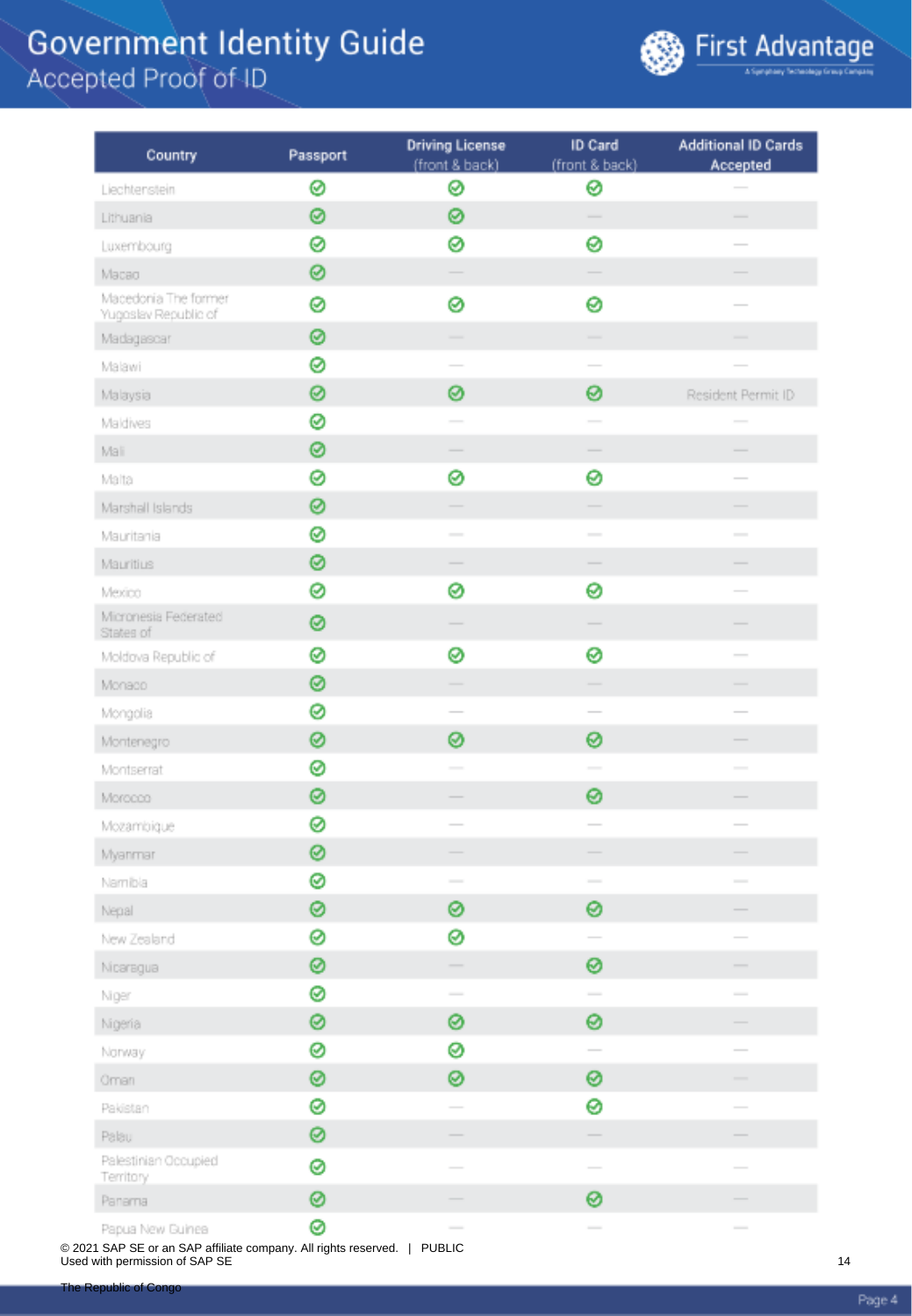

| Country                             | Passport | <b>Driving License</b>   | ID Card                  | <b>Additional ID Cards</b>                                                   |
|-------------------------------------|----------|--------------------------|--------------------------|------------------------------------------------------------------------------|
|                                     |          | (front & back)           | (front & back)           | Accepted                                                                     |
| Paraguay                            | 0        | ⊗                        | ⊗                        |                                                                              |
| Peru                                | 0        | ⊗                        | 0                        |                                                                              |
| Philippines                         | 0        | 0                        | ⊗                        | Postal ID; SSS - Social<br>Security System Card;<br>Unified Multi-Purpose ID |
| Poland                              | 0        | 0                        | 0                        |                                                                              |
| Portugal                            | 0        | 0                        | 0                        |                                                                              |
| Oatan                               | 0        | ⊗                        | $\sim$                   |                                                                              |
| Russian Federation                  | ⊗        | ⊗                        | 0                        | Resident Permit ID                                                           |
| Rwanda                              | ø        |                          | 0                        |                                                                              |
| Saint Kitts and Nevis               | 0        |                          |                          |                                                                              |
| Saint Lucia                         | ⊗        |                          |                          |                                                                              |
| Saint Vincent and the<br>Grenadines | 0        |                          |                          |                                                                              |
| San Marino                          | 0        |                          |                          |                                                                              |
| Sao Tome and Principe               | ⊗        |                          |                          |                                                                              |
| Saudi Arabia                        | 0        | ⊗                        |                          |                                                                              |
| Senegal                             | ⊗        | $\overline{\phantom{a}}$ | 0                        | -                                                                            |
| Serbia                              | 0        | ⊗                        | 0                        | $\overline{\phantom{a}}$                                                     |
| Seychelles                          | 0        | $\overline{\phantom{a}}$ | $\overline{\phantom{a}}$ | -                                                                            |
| Sierra Leone                        | ⊗        | $\sim$                   | ⊗                        |                                                                              |
| Singapore                           | 0        | 0                        | 0                        | Singapore Employment<br>Pass                                                 |
| Slovakia                            | 0        | ⊗                        | 0                        |                                                                              |
| Slovenia                            | 0        | ⊗                        | 0                        |                                                                              |
| South Africa                        | 0        | ⊗                        | ⊗                        | $\frac{1}{2}$                                                                |
| South Sudan                         | ⊗        | -                        |                          |                                                                              |
| Spain                               | ⊗        | 0                        | 0                        |                                                                              |
| Sri Lanka                           | 0        | ⊗                        |                          |                                                                              |
| Sudan                               | 0        | $\sim$                   | $\overline{\phantom{a}}$ |                                                                              |
| Suriname                            | 0        |                          |                          |                                                                              |
| Swaziand                            | ⊗        | $\frac{1}{2}$            |                          |                                                                              |
| Sweden                              | ⊗        | ⊗                        | 0                        |                                                                              |
| Switzerland                         | ⊗        | ⊗                        | 0                        |                                                                              |
| Syrian Arab Republic                | ◎        |                          | $\overline{\phantom{a}}$ |                                                                              |
| Taiwan                              | ⊗        |                          |                          |                                                                              |
| Tajikistan                          | 0        |                          |                          |                                                                              |
| Tanzania United Repub-<br>ic of     | 0        |                          |                          |                                                                              |
| Thailand                            | 0        |                          | 0                        |                                                                              |
| Timor Leste                         | ⊗        |                          |                          |                                                                              |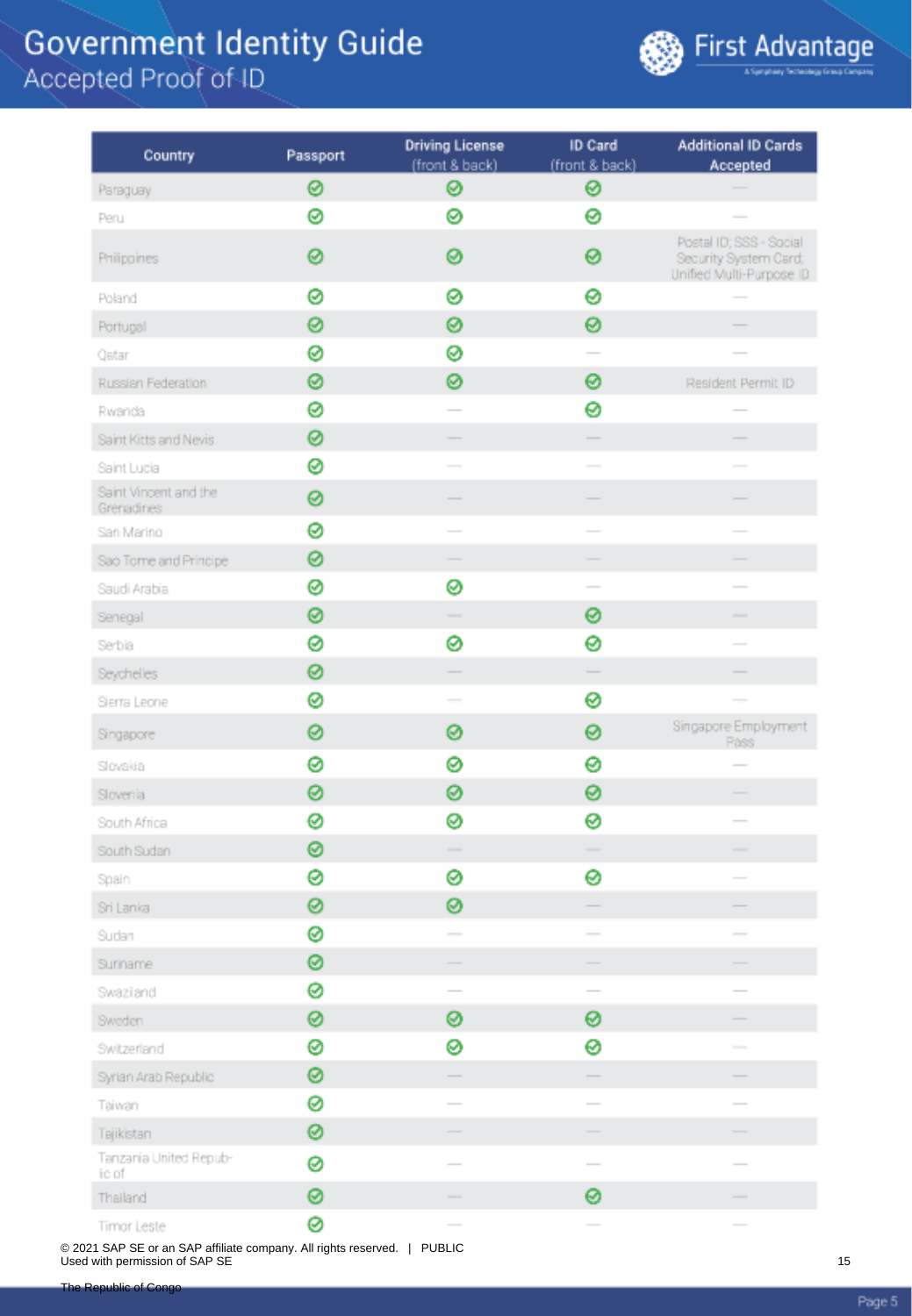

| Country                             | Passport | <b>Driving License</b><br>(front & back)                                                                                                                                                                                                                                                                                                                                                                                                                                   | ID Card<br>(front & back)                                                                                                                                                                                                                                                                                                                                                                                                                                                  | <b>Additional ID Cards</b><br>Accepted                                                                                                                                                                                                                                                                                                                                                                                                                                     |
|-------------------------------------|----------|----------------------------------------------------------------------------------------------------------------------------------------------------------------------------------------------------------------------------------------------------------------------------------------------------------------------------------------------------------------------------------------------------------------------------------------------------------------------------|----------------------------------------------------------------------------------------------------------------------------------------------------------------------------------------------------------------------------------------------------------------------------------------------------------------------------------------------------------------------------------------------------------------------------------------------------------------------------|----------------------------------------------------------------------------------------------------------------------------------------------------------------------------------------------------------------------------------------------------------------------------------------------------------------------------------------------------------------------------------------------------------------------------------------------------------------------------|
| Togo                                | 0        |                                                                                                                                                                                                                                                                                                                                                                                                                                                                            |                                                                                                                                                                                                                                                                                                                                                                                                                                                                            |                                                                                                                                                                                                                                                                                                                                                                                                                                                                            |
| Tonga                               | 0        | $\frac{1}{2} \left( \frac{1}{2} \right) \left( \frac{1}{2} \right) \left( \frac{1}{2} \right) \left( \frac{1}{2} \right) \left( \frac{1}{2} \right) \left( \frac{1}{2} \right) \left( \frac{1}{2} \right) \left( \frac{1}{2} \right) \left( \frac{1}{2} \right) \left( \frac{1}{2} \right) \left( \frac{1}{2} \right) \left( \frac{1}{2} \right) \left( \frac{1}{2} \right) \left( \frac{1}{2} \right) \left( \frac{1}{2} \right) \left( \frac{1}{2} \right) \left( \frac$ | $\sim$                                                                                                                                                                                                                                                                                                                                                                                                                                                                     | $\frac{1}{2}$                                                                                                                                                                                                                                                                                                                                                                                                                                                              |
| Trinidad and Tobago                 | 0        |                                                                                                                                                                                                                                                                                                                                                                                                                                                                            |                                                                                                                                                                                                                                                                                                                                                                                                                                                                            |                                                                                                                                                                                                                                                                                                                                                                                                                                                                            |
| Tunisia                             | 0        | Ø                                                                                                                                                                                                                                                                                                                                                                                                                                                                          | $\frac{1}{2} \left( \frac{1}{2} \right) \left( \frac{1}{2} \right) \left( \frac{1}{2} \right) \left( \frac{1}{2} \right) \left( \frac{1}{2} \right) \left( \frac{1}{2} \right) \left( \frac{1}{2} \right) \left( \frac{1}{2} \right) \left( \frac{1}{2} \right) \left( \frac{1}{2} \right) \left( \frac{1}{2} \right) \left( \frac{1}{2} \right) \left( \frac{1}{2} \right) \left( \frac{1}{2} \right) \left( \frac{1}{2} \right) \left( \frac{1}{2} \right) \left( \frac$ | $\overline{\phantom{a}}$                                                                                                                                                                                                                                                                                                                                                                                                                                                   |
| Turkey                              | 0        | $\frac{1}{2} \left( \frac{1}{2} \right) \left( \frac{1}{2} \right) \left( \frac{1}{2} \right) \left( \frac{1}{2} \right) \left( \frac{1}{2} \right) \left( \frac{1}{2} \right) \left( \frac{1}{2} \right) \left( \frac{1}{2} \right) \left( \frac{1}{2} \right) \left( \frac{1}{2} \right) \left( \frac{1}{2} \right) \left( \frac{1}{2} \right) \left( \frac{1}{2} \right) \left( \frac{1}{2} \right) \left( \frac{1}{2} \right) \left( \frac{1}{2} \right) \left( \frac$ | ⊗                                                                                                                                                                                                                                                                                                                                                                                                                                                                          | $\overline{\phantom{a}}$                                                                                                                                                                                                                                                                                                                                                                                                                                                   |
| Turkmenistan                        | 0        | $\frac{1}{2} \left( \frac{1}{2} \right) \left( \frac{1}{2} \right) \left( \frac{1}{2} \right) \left( \frac{1}{2} \right) \left( \frac{1}{2} \right) \left( \frac{1}{2} \right) \left( \frac{1}{2} \right) \left( \frac{1}{2} \right) \left( \frac{1}{2} \right) \left( \frac{1}{2} \right) \left( \frac{1}{2} \right) \left( \frac{1}{2} \right) \left( \frac{1}{2} \right) \left( \frac{1}{2} \right) \left( \frac{1}{2} \right) \left( \frac{1}{2} \right) \left( \frac$ | $\overline{\phantom{a}}$                                                                                                                                                                                                                                                                                                                                                                                                                                                   | $\frac{1}{2} \left( \frac{1}{2} \right) \left( \frac{1}{2} \right) \left( \frac{1}{2} \right) \left( \frac{1}{2} \right) \left( \frac{1}{2} \right) \left( \frac{1}{2} \right) \left( \frac{1}{2} \right) \left( \frac{1}{2} \right) \left( \frac{1}{2} \right) \left( \frac{1}{2} \right) \left( \frac{1}{2} \right) \left( \frac{1}{2} \right) \left( \frac{1}{2} \right) \left( \frac{1}{2} \right) \left( \frac{1}{2} \right) \left( \frac{1}{2} \right) \left( \frac$ |
| Turks and Caicos Islands            | 0        |                                                                                                                                                                                                                                                                                                                                                                                                                                                                            |                                                                                                                                                                                                                                                                                                                                                                                                                                                                            |                                                                                                                                                                                                                                                                                                                                                                                                                                                                            |
| Uganda                              | 0        | ⊗                                                                                                                                                                                                                                                                                                                                                                                                                                                                          | $\sim$                                                                                                                                                                                                                                                                                                                                                                                                                                                                     | $\overline{\phantom{a}}$                                                                                                                                                                                                                                                                                                                                                                                                                                                   |
| Likraine                            | ⊗        | 0                                                                                                                                                                                                                                                                                                                                                                                                                                                                          | $\overline{\phantom{a}}$                                                                                                                                                                                                                                                                                                                                                                                                                                                   | -                                                                                                                                                                                                                                                                                                                                                                                                                                                                          |
| United Arab Emirates                | 0        | ø                                                                                                                                                                                                                                                                                                                                                                                                                                                                          | 0                                                                                                                                                                                                                                                                                                                                                                                                                                                                          |                                                                                                                                                                                                                                                                                                                                                                                                                                                                            |
| United Kingdom                      | Ø        | ൫                                                                                                                                                                                                                                                                                                                                                                                                                                                                          | ❷                                                                                                                                                                                                                                                                                                                                                                                                                                                                          | CitizenCard:IND<br>(Immigration & National<br>Directorate Application<br>Registration Card)                                                                                                                                                                                                                                                                                                                                                                                |
| <b>Uruguay</b>                      | 0        | ⊗                                                                                                                                                                                                                                                                                                                                                                                                                                                                          | 0                                                                                                                                                                                                                                                                                                                                                                                                                                                                          | $\frac{1}{2}$                                                                                                                                                                                                                                                                                                                                                                                                                                                              |
| Uzbekistan                          | 0        | $\equiv$                                                                                                                                                                                                                                                                                                                                                                                                                                                                   | $\overline{\phantom{a}}$                                                                                                                                                                                                                                                                                                                                                                                                                                                   | $\overline{\phantom{a}}$                                                                                                                                                                                                                                                                                                                                                                                                                                                   |
| Vanuatu                             | 0        | $\overline{\phantom{a}}$                                                                                                                                                                                                                                                                                                                                                                                                                                                   | $\frac{1}{2} \left( \frac{1}{2} \right) \left( \frac{1}{2} \right) \left( \frac{1}{2} \right) \left( \frac{1}{2} \right) \left( \frac{1}{2} \right) \left( \frac{1}{2} \right) \left( \frac{1}{2} \right) \left( \frac{1}{2} \right) \left( \frac{1}{2} \right) \left( \frac{1}{2} \right) \left( \frac{1}{2} \right) \left( \frac{1}{2} \right) \left( \frac{1}{2} \right) \left( \frac{1}{2} \right) \left( \frac{1}{2} \right) \left( \frac{1}{2} \right) \left( \frac$ | $\overline{\phantom{a}}$                                                                                                                                                                                                                                                                                                                                                                                                                                                   |
| Venezuela Bolivarian<br>Republic of | ø        | ø                                                                                                                                                                                                                                                                                                                                                                                                                                                                          | 0                                                                                                                                                                                                                                                                                                                                                                                                                                                                          |                                                                                                                                                                                                                                                                                                                                                                                                                                                                            |
| Vietnam                             | ⊗        | $\frac{1}{2}$                                                                                                                                                                                                                                                                                                                                                                                                                                                              | 0                                                                                                                                                                                                                                                                                                                                                                                                                                                                          | $\frac{1}{2}$                                                                                                                                                                                                                                                                                                                                                                                                                                                              |
| Western Sahara                      |          |                                                                                                                                                                                                                                                                                                                                                                                                                                                                            | $\overline{\phantom{a}}$                                                                                                                                                                                                                                                                                                                                                                                                                                                   | $\overline{\phantom{a}}$                                                                                                                                                                                                                                                                                                                                                                                                                                                   |
| Yemen                               | 0        |                                                                                                                                                                                                                                                                                                                                                                                                                                                                            | $\overline{\phantom{a}}$                                                                                                                                                                                                                                                                                                                                                                                                                                                   | $\overline{\phantom{a}}$                                                                                                                                                                                                                                                                                                                                                                                                                                                   |
| Zambia                              | 0        |                                                                                                                                                                                                                                                                                                                                                                                                                                                                            | $\frac{1}{2} \left( \frac{1}{2} \right) \left( \frac{1}{2} \right) \left( \frac{1}{2} \right) \left( \frac{1}{2} \right) \left( \frac{1}{2} \right) \left( \frac{1}{2} \right) \left( \frac{1}{2} \right) \left( \frac{1}{2} \right) \left( \frac{1}{2} \right) \left( \frac{1}{2} \right) \left( \frac{1}{2} \right) \left( \frac{1}{2} \right) \left( \frac{1}{2} \right) \left( \frac{1}{2} \right) \left( \frac{1}{2} \right) \left( \frac{1}{2} \right) \left( \frac$ |                                                                                                                                                                                                                                                                                                                                                                                                                                                                            |
| Zimbabwe                            | 0        | $\frac{1}{2} \left( \frac{1}{2} \right) \left( \frac{1}{2} \right) \left( \frac{1}{2} \right) \left( \frac{1}{2} \right) \left( \frac{1}{2} \right) \left( \frac{1}{2} \right) \left( \frac{1}{2} \right) \left( \frac{1}{2} \right) \left( \frac{1}{2} \right) \left( \frac{1}{2} \right) \left( \frac{1}{2} \right) \left( \frac{1}{2} \right) \left( \frac{1}{2} \right) \left( \frac{1}{2} \right) \left( \frac{1}{2} \right) \left( \frac{1}{2} \right) \left( \frac$ | $\frac{1}{2}$                                                                                                                                                                                                                                                                                                                                                                                                                                                              | $\frac{1}{2} \left( \frac{1}{2} \right) \left( \frac{1}{2} \right) \left( \frac{1}{2} \right) \left( \frac{1}{2} \right) \left( \frac{1}{2} \right) \left( \frac{1}{2} \right) \left( \frac{1}{2} \right) \left( \frac{1}{2} \right) \left( \frac{1}{2} \right) \left( \frac{1}{2} \right) \left( \frac{1}{2} \right) \left( \frac{1}{2} \right) \left( \frac{1}{2} \right) \left( \frac{1}{2} \right) \left( \frac{1}{2} \right) \left( \frac{1}{2} \right) \left( \frac$ |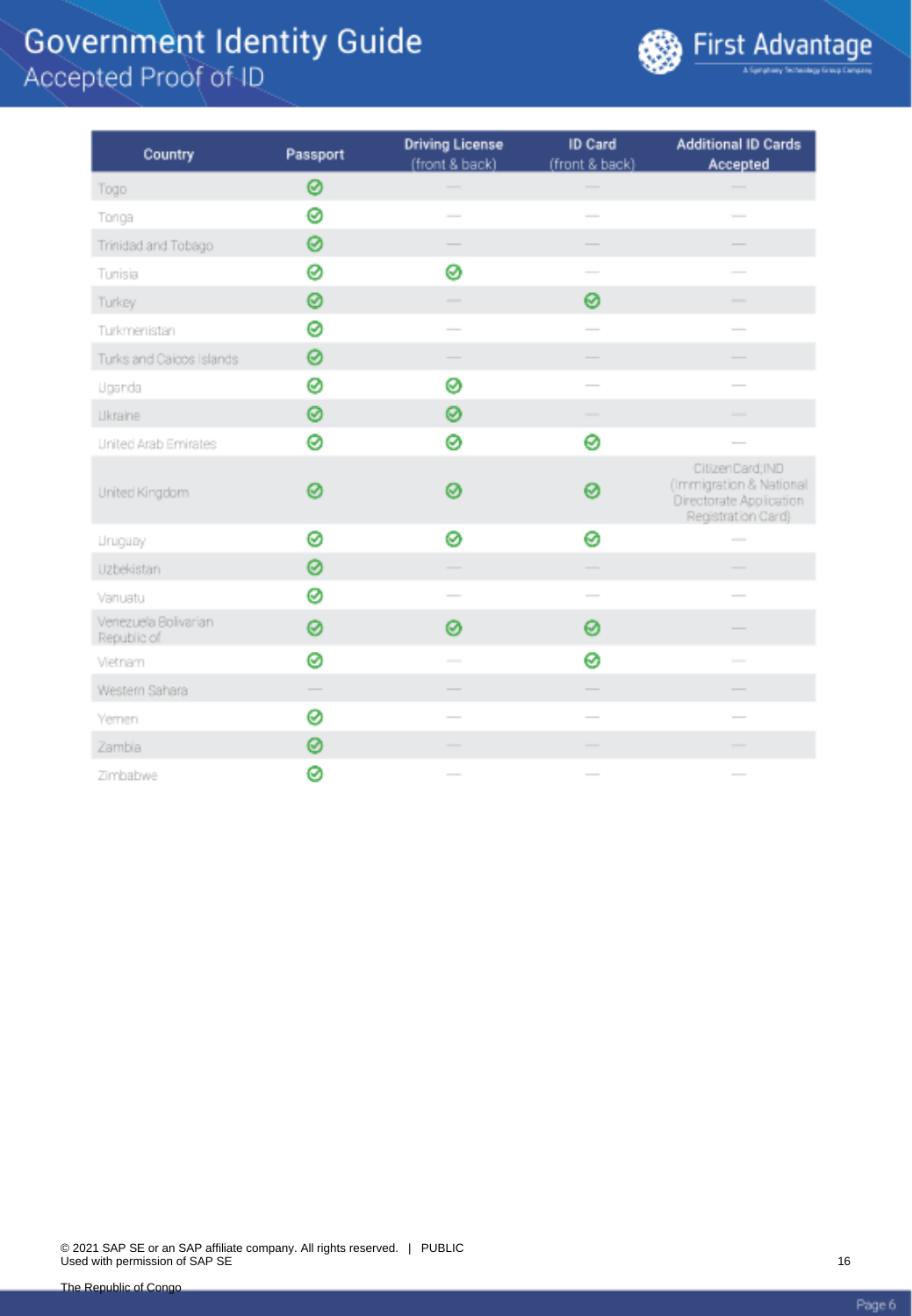#### **List of Criminal Check Requirements**

| <b>Country</b>                                          | ID<br>document | in           | Address National Proof of<br>ID<br>country   number | current<br>address | <b>Place of</b><br>Birth (City Parent's<br>and<br>Country) | names        | Mother's<br><b>Maiden</b><br>name | <b>Applicant</b> | Country-<br>specific<br>assistanceauthorisation<br>form | <b>Fingerprints</b> |
|---------------------------------------------------------|----------------|--------------|-----------------------------------------------------|--------------------|------------------------------------------------------------|--------------|-----------------------------------|------------------|---------------------------------------------------------|---------------------|
| Andorra                                                 | $\checkmark$   | $\checkmark$ |                                                     |                    | $\checkmark$                                               | $\checkmark$ |                                   |                  |                                                         |                     |
| Angola                                                  | $\checkmark$   | $\checkmark$ |                                                     |                    |                                                            |              |                                   |                  |                                                         |                     |
| Austria                                                 | $\checkmark$   | $\checkmark$ |                                                     |                    |                                                            |              |                                   | $\checkmark$     |                                                         |                     |
| <b>Benin</b>                                            |                | $\checkmark$ |                                                     |                    |                                                            |              |                                   |                  |                                                         |                     |
| <b>Brunei</b>                                           | $\checkmark$   | $\checkmark$ |                                                     |                    |                                                            |              |                                   |                  |                                                         |                     |
| Cambodia                                                |                | $\checkmark$ |                                                     |                    |                                                            |              |                                   |                  |                                                         |                     |
|                                                         |                | $\checkmark$ |                                                     |                    |                                                            |              |                                   |                  |                                                         |                     |
| Cameroon<br>Central<br><b>Africa</b><br><b>Republic</b> |                | $\checkmark$ |                                                     |                    |                                                            |              |                                   |                  |                                                         |                     |
| Chad                                                    |                | $\checkmark$ |                                                     |                    |                                                            |              |                                   |                  |                                                         |                     |
|                                                         |                | $\checkmark$ |                                                     |                    |                                                            |              |                                   |                  |                                                         |                     |
| Cook Island<br>D'Lvoire                                 |                | $\checkmark$ |                                                     |                    |                                                            |              |                                   |                  |                                                         |                     |
| <b>Croatia</b>                                          |                | $\checkmark$ |                                                     |                    |                                                            |              |                                   |                  |                                                         |                     |
| <b>Cyprus</b>                                           |                | $\checkmark$ |                                                     |                    |                                                            |              |                                   |                  |                                                         |                     |
| <b>Czech</b><br><b>Republic</b>                         |                | $\checkmark$ |                                                     |                    |                                                            |              |                                   |                  |                                                         |                     |
| Ecuador                                                 |                | $\checkmark$ |                                                     |                    |                                                            |              |                                   |                  |                                                         |                     |
| Egypt                                                   |                | $\checkmark$ |                                                     |                    |                                                            |              |                                   |                  |                                                         |                     |
| Faroe Island                                            |                | $\checkmark$ |                                                     |                    |                                                            |              |                                   |                  |                                                         |                     |
| Finland                                                 |                | $\checkmark$ | $\checkmark$                                        |                    | $\checkmark$                                               |              |                                   |                  | $\checkmark$                                            |                     |
| Germany                                                 |                | $\checkmark$ |                                                     |                    |                                                            |              |                                   | $\checkmark$     | $\checkmark$                                            |                     |
| Ghana                                                   |                | $\checkmark$ |                                                     |                    |                                                            |              |                                   |                  |                                                         |                     |
| Gibraltar                                               | $\checkmark$   | $\checkmark$ |                                                     |                    |                                                            |              |                                   |                  |                                                         |                     |
| Greenland                                               | $\checkmark$   | $\checkmark$ |                                                     |                    |                                                            |              |                                   |                  | $\checkmark$                                            |                     |
| Grenada                                                 | $\checkmark$   | $\checkmark$ |                                                     |                    |                                                            |              |                                   |                  |                                                         |                     |
| <b>Isle of Man</b>                                      | $\checkmark$   | $\checkmark$ |                                                     |                    |                                                            |              |                                   |                  |                                                         |                     |
| Lebanon                                                 |                | $\checkmark$ |                                                     |                    |                                                            |              |                                   |                  |                                                         |                     |
| Liechtenstei<br><u> n</u>                               |                | $\checkmark$ |                                                     |                    |                                                            |              |                                   | $\checkmark$     |                                                         |                     |
| Lithuania                                               | $\checkmark$   | $\checkmark$ |                                                     |                    |                                                            |              |                                   |                  |                                                         |                     |
| Luxembour                                               |                |              |                                                     |                    |                                                            |              |                                   |                  |                                                         |                     |
| <u>lg</u>                                               | $\checkmark$   | $\checkmark$ |                                                     |                    |                                                            |              |                                   |                  | $\checkmark$                                            |                     |
| Maldives                                                | $\checkmark$   | $\checkmark$ |                                                     |                    |                                                            |              |                                   |                  |                                                         |                     |
| Malta                                                   | $\checkmark$   | $\checkmark$ |                                                     |                    |                                                            |              |                                   | $\checkmark$     |                                                         |                     |
| <b>Mauritius</b>                                        | $\checkmark$   | $\checkmark$ |                                                     |                    |                                                            |              |                                   |                  |                                                         |                     |
| <b>Mayotte</b>                                          | $\checkmark$   | $\checkmark$ |                                                     |                    |                                                            |              |                                   |                  |                                                         |                     |
| Nigeria                                                 | $\checkmark$   | $\checkmark$ |                                                     |                    |                                                            | $\checkmark$ |                                   |                  | $\checkmark$                                            | $\checkmark$        |